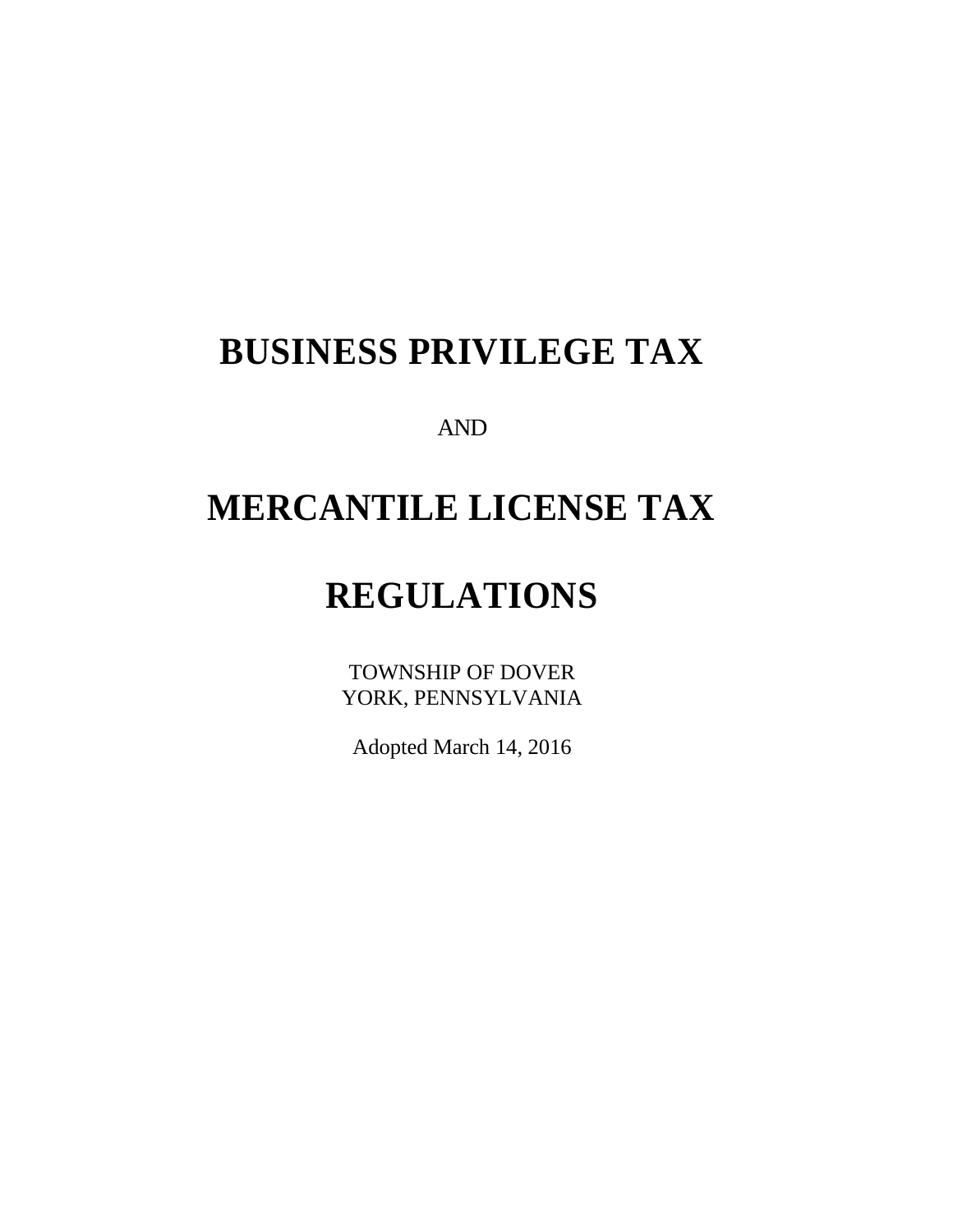#### **INTRODUCTION**

Individuals or entities conducting business in the Township of Dover ("Township") are required to comply with the Township's Business Privilege Tax and Mercantile License Tax Ordinances, referred to collectively herein as the "Tax Ordinances" and to pay a business privilege and/or mercantile tax to the Township. These Regulations provide a formal interpretation of the Tax Ordinances and shall be construed, whenever possible, to be consistent with the Tax Ordinances. In the event that these Regulations are inconsistent with the Tax Ordinances, the provisions of the Tax Ordinances shall prevail.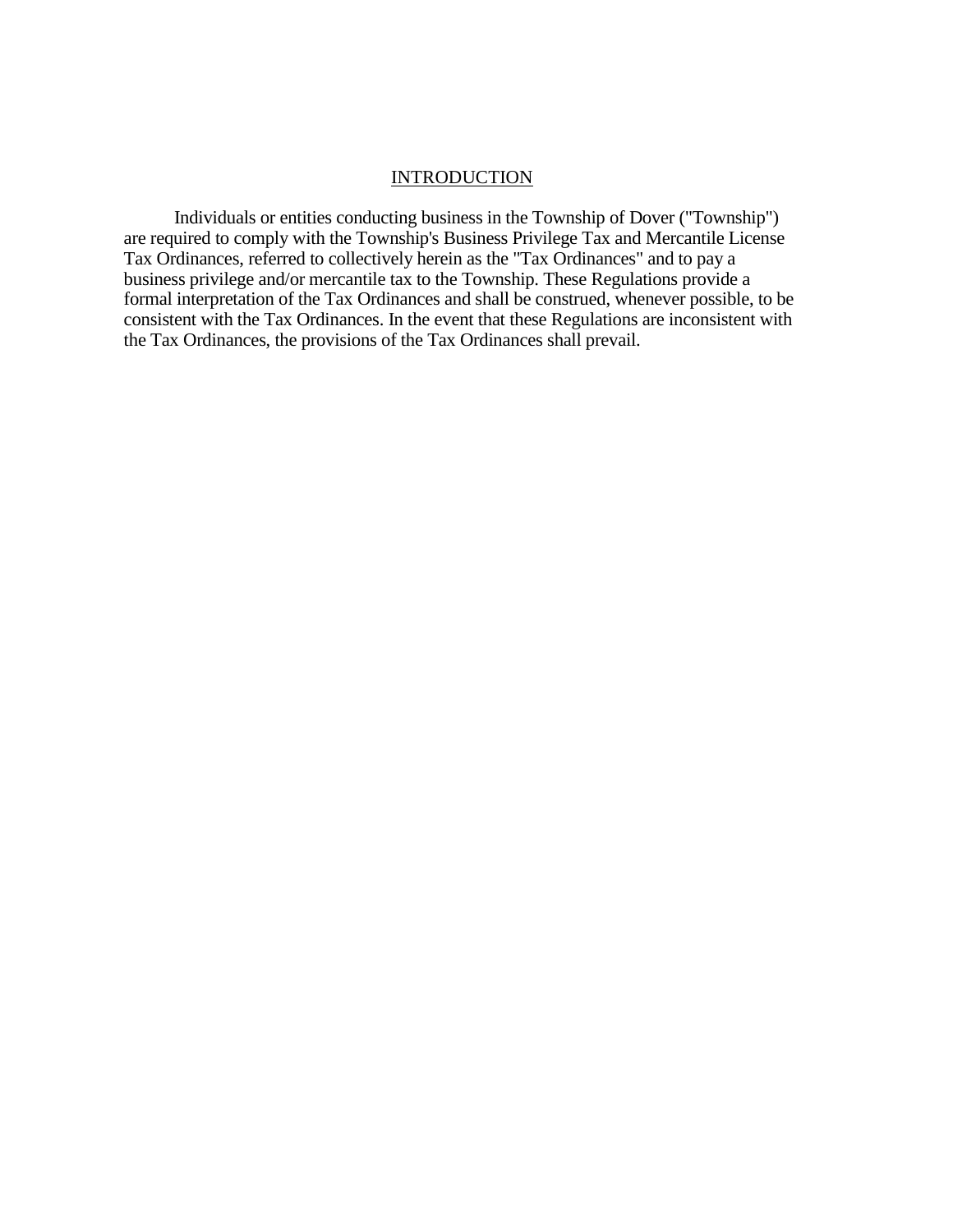# **DOVER TOWNSHIP YORK, PA**

# **BUSINESS PRIVILEGE TAX AND MERCANTILE LICENSE TAX REGULATIONS**

Page

# **TABLE OF CONTENTS**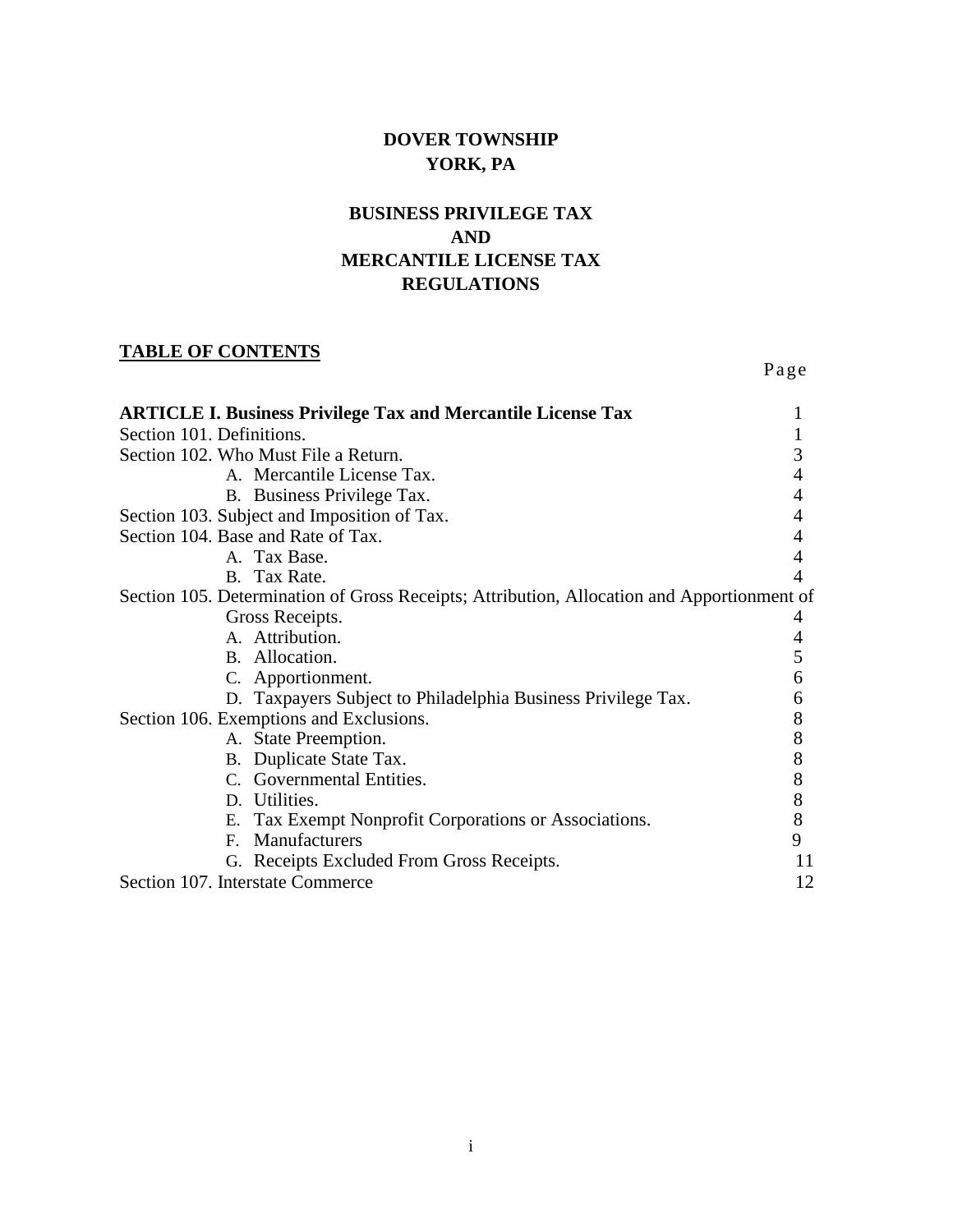| <b>ARTICLE II. Particular Businesses or Transactions</b>                                    | 14 |
|---------------------------------------------------------------------------------------------|----|
| Section 201. General Applicability                                                          | 14 |
| Section 202. Administrative or Executive Offices.                                           | 14 |
| Section 203. Affiliated Companies.                                                          | 14 |
| Section 204. Receipts from Lease, Use, or Rental of Personal or Real Property.              | 14 |
| Section 205. "Unearned" Receipts.                                                           | 15 |
| Section 206. Accountants, Architects, Engineers, Attorneys, Consultants, and other          |    |
| Persons Providing Professional Services.                                                    | 16 |
| Section 207. Principals and Agents.                                                         | 16 |
| A. Revenue Collections by Agent.                                                            | 16 |
| B. Dollar-for-Dollar Payments and Reimbursements.                                           | 16 |
| C. Factors to be Considered in Establishing an Agency Relationship.                         | 17 |
| D. Manufacturer's Representative.                                                           | 17 |
| E. Agent as Employee.                                                                       | 18 |
| F. Advertising and Marketing Agencies.                                                      | 18 |
| G. Insurance Agents, Brokers and Underwriters.                                              | 18 |
| H. Real Estate Brokers and Agents.                                                          | 18 |
| Section 208. Persons Who Repair, Alter or Improve Tangible Personal Property.               | 19 |
| Section 209. Persons Erecting Buildings or Altering, Repairing, or Improving Real Property. | 19 |
| Section 210. Persons Paying Taxes to Other Municipalities.                                  | 20 |
| Section 211. Building Operators                                                             | 20 |
| Section 212. Intellectual Property                                                          | 20 |
|                                                                                             |    |
| <b>ARTICLE III: Declaration and Payment of Tax</b>                                          | 21 |
| Section 301. Extension of Time for Filing Returns.                                          | 21 |
| Section 302. Filing to Be Complete.                                                         | 21 |
| Section 303. Business Termination.                                                          | 21 |
| Section 304. Accounting Methods (Cash or Accrual) and Periods.                              | 21 |
| Section 305. Records to be Kept.                                                            | 21 |
| <b>ARTICLE IV: Administration and Enforcement</b>                                           | 22 |
| Section 401. Verification of Records, Audits, Response Periods, Prior Year Returns.         | 22 |
| A. Issuance of Subpoenas to Compel Attendance and Production.                               | 22 |
| B. Minimum Time Periods for Taxpayer Response.                                              | 22 |
| C. Inquiry as to Prior Year Returns.                                                        | 22 |
| Section 402. Procedures for the Conduct of Taxpayer Audits.                                 | 22 |
| A. Notice of Audit.                                                                         | 22 |
| B. Rescheduling Audit.                                                                      | 23 |
| C. Representation at Audit.                                                                 | 23 |
| D. Use of Estimates.                                                                        | 23 |
| E. Audit results.                                                                           | 23 |
| Section 403. Examination of Return, Notice of Assessment.                                   | 23 |
| A. Examination of Return.                                                                   | 23 |
| B. No Return Filed.                                                                         | 24 |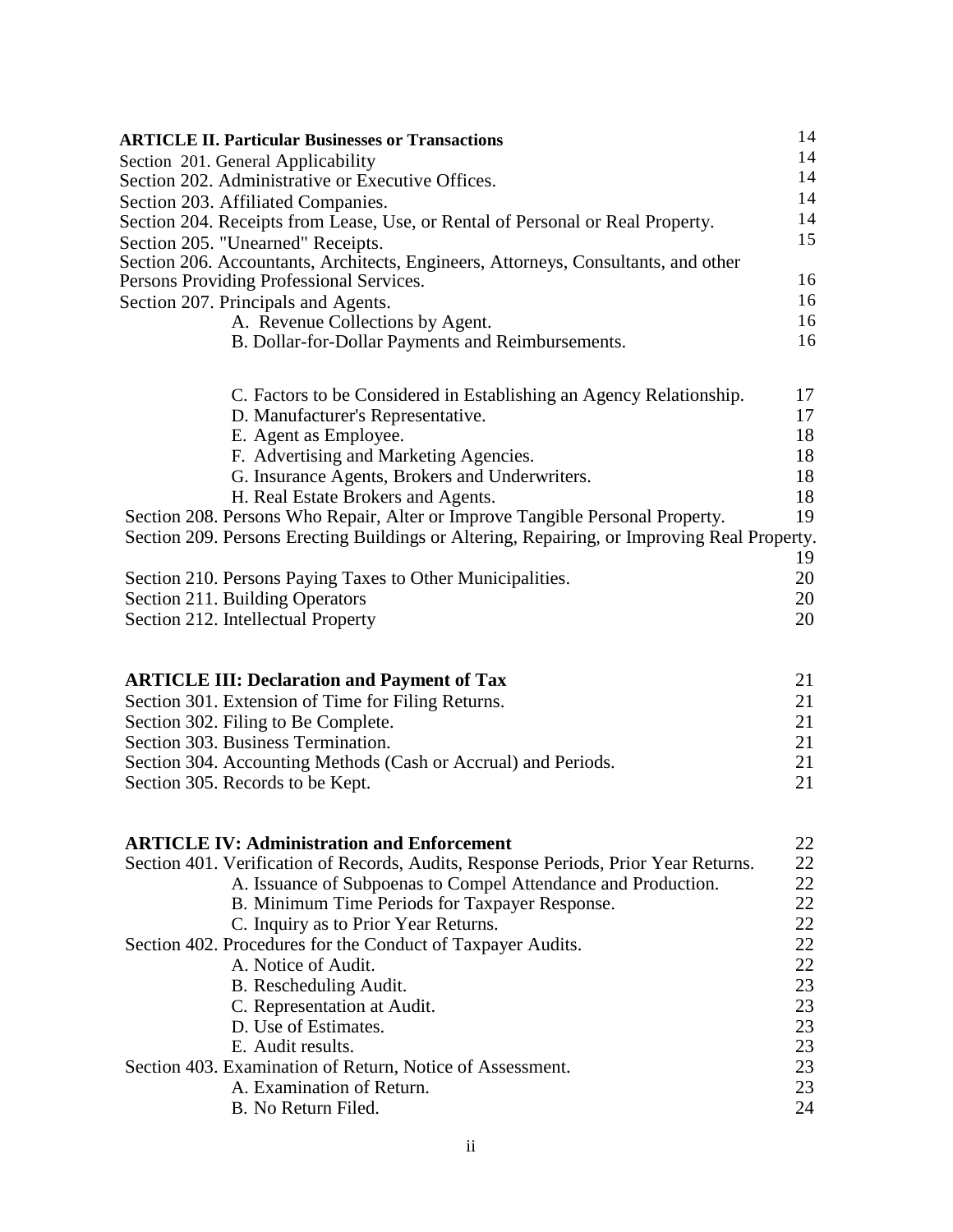| Section 404. Petition for Reassessment.                          | 24 |
|------------------------------------------------------------------|----|
| Section 405. Refund of Overpayments, Interest on Overpayments.   | 24 |
| A. Taxpayer Request for Refund of Overpayments.                  | 24 |
| B. Interest on Overpayments.                                     | 25 |
| C. Acceptance of Refund Check.                                   | 25 |
| Section 406. Abatement of Certain Interest and Penalty.          | 25 |
| A. Errors and Delays.                                            | 25 |
| B. Erroneous Written Advice by Township.                         | 25 |
| Section 407. Installment Agreements.                             | 26 |
| A. Termination of Installment Agreement.                         | 26 |
| B. Alteration of Installment Agreement.                          | 26 |
| C. Breach of Installment Agreement.                              | 26 |
| D. Prepayment Permitted.                                         | 26 |
| Section 408. Payment under Protest.                              | 26 |
| Section 409. Violations, Interest on Underpayment and Penalties. | 26 |
| A. Interest on Underpayment.                                     | 27 |
| B. Penalty.                                                      | 27 |
| C. Fine.                                                         | 27 |
| Section 410. Confidential Nature of Tax Information.             | 27 |
| Section 411. Dishonored Checks.                                  | 27 |
| Section 412. Taxpayer's Administrative Appeals.                  | 27 |
| A. Petitions for Administrative Appeal.                          | 27 |
| B. Contents of Petition for Administrative Appeal.               | 27 |
| C. Deadlines for Filing Petition for Administrative Appeal.      | 28 |
| D. Administrative Appeals Process and Procedure.                 | 28 |
| Section 413. Judicial Appeal.                                    | 29 |
| Section 414. Construction.                                       | 29 |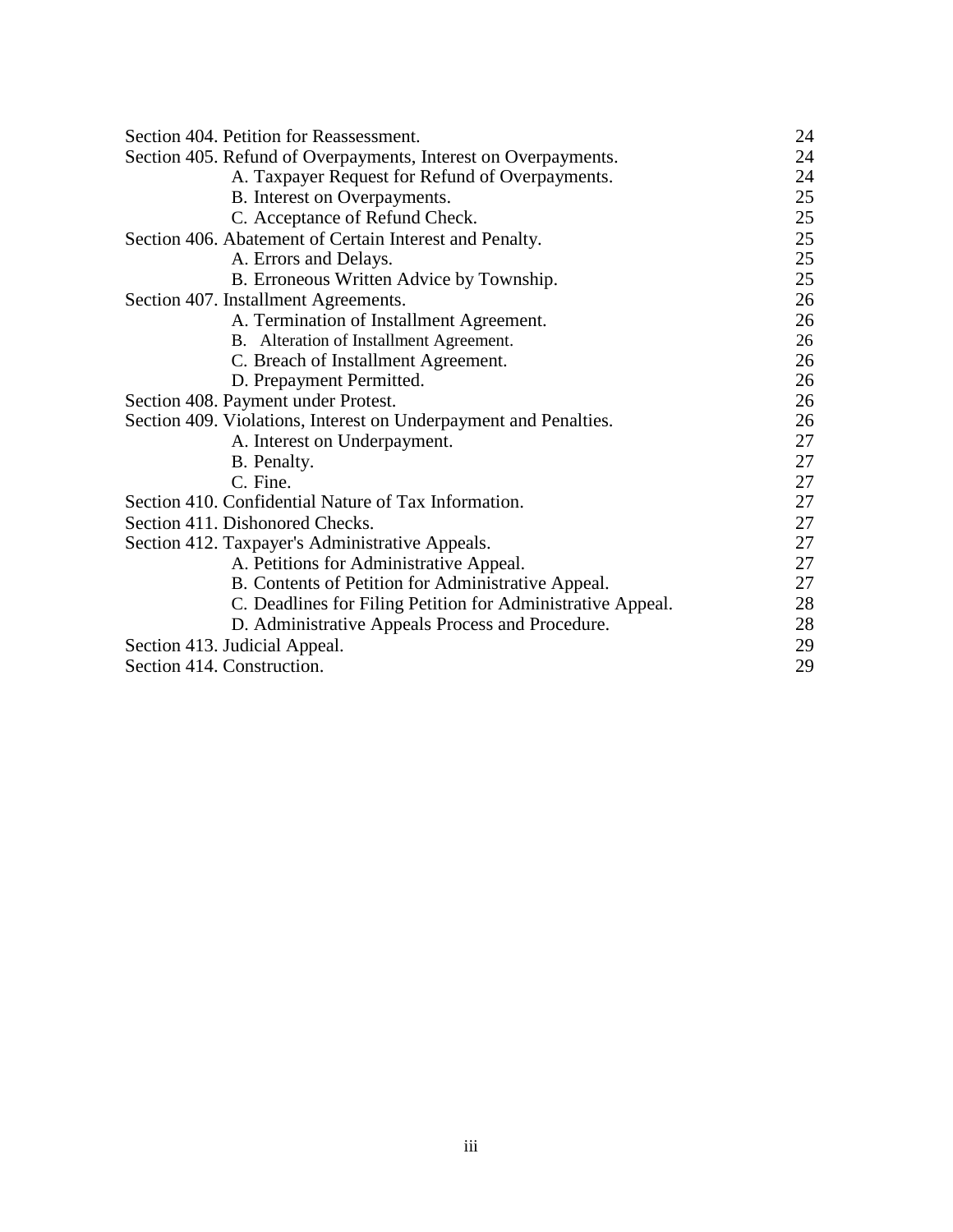## **ARTICLE I**

# **BUSINESS PRIVILEGE TAX AND MERCANTILE LICENSE TAX**

#### **Section 101. Definitions**

Words used in the Business Privilege Tax Ordinance, the Mercantile License Tax Ordinance, or these Regulations, but not defined in the Tax Ordinances, the Regulations, by state statute, or by the Pennsylvania judiciary, will be interpreted using the common and ordinary meaning afforded to such words in a local tax context. Any taxpayer may request in writing a written determination of taxability from the Tax Collector with respect to the application of the provisions of the Tax Ordinances or these Regulations. Words or phrases shall have their intended meaning whether or not the word or phrase is capitalized in these Regulations.

As used in these Regulations:

*"Agent"* is a Person with the legal authority to act on behalf of another, called a principal.

*"Assessment"* means the determination of the amount of tax principal, penalty or interest due by a taxpayer.

*"Allocation"* of gross receipts is the calculation of a share of total gross receipts for a particular base of operations when more than one base of operations exists. The allocation formula is based on a single payroll factor.

*"Apportionment"* of gross receipts is the calculation of a share of gross receipts to be included in the tax base, resulting from the performance of services in Philadelphia and/or outside Pennsylvania, by or in conjunction with a base of operations with substantial nexus with Dover Township. See Section 207*(Interstate Commerce)* regarding apportionment formula and applicability.

*"Attribution"* is the process of specifically identifying gross receipts directly or indirectly connected to a particular base of operations of the taxpayer.

*"Base of Operations"* means an actual, physical and permanent place of business from which a taxpayer manages, directs and controls its business activities at that location. A taxpayer with a single location is deemed to have a base of operations at that location. A taxpayer claiming that a location is not a base of operations must demonstrate that another location functions as a base of operations. A taxpayer claiming multiple business locations has the burden of proof to demonstrate that any given location constitutes a base of operations as defined herein.

(a) Home Office - An area of a personal residence is recognized as a base of operations if it is used for business, and no other base of operations is reasonably available to conduct business activities. A home office used for the convenience of an employee, owner, or other worker, does not qualify as a base of operations. Use of a home office is deemed to be simply for the convenience of an employee or owner, if there is another business office where the same activities are performed.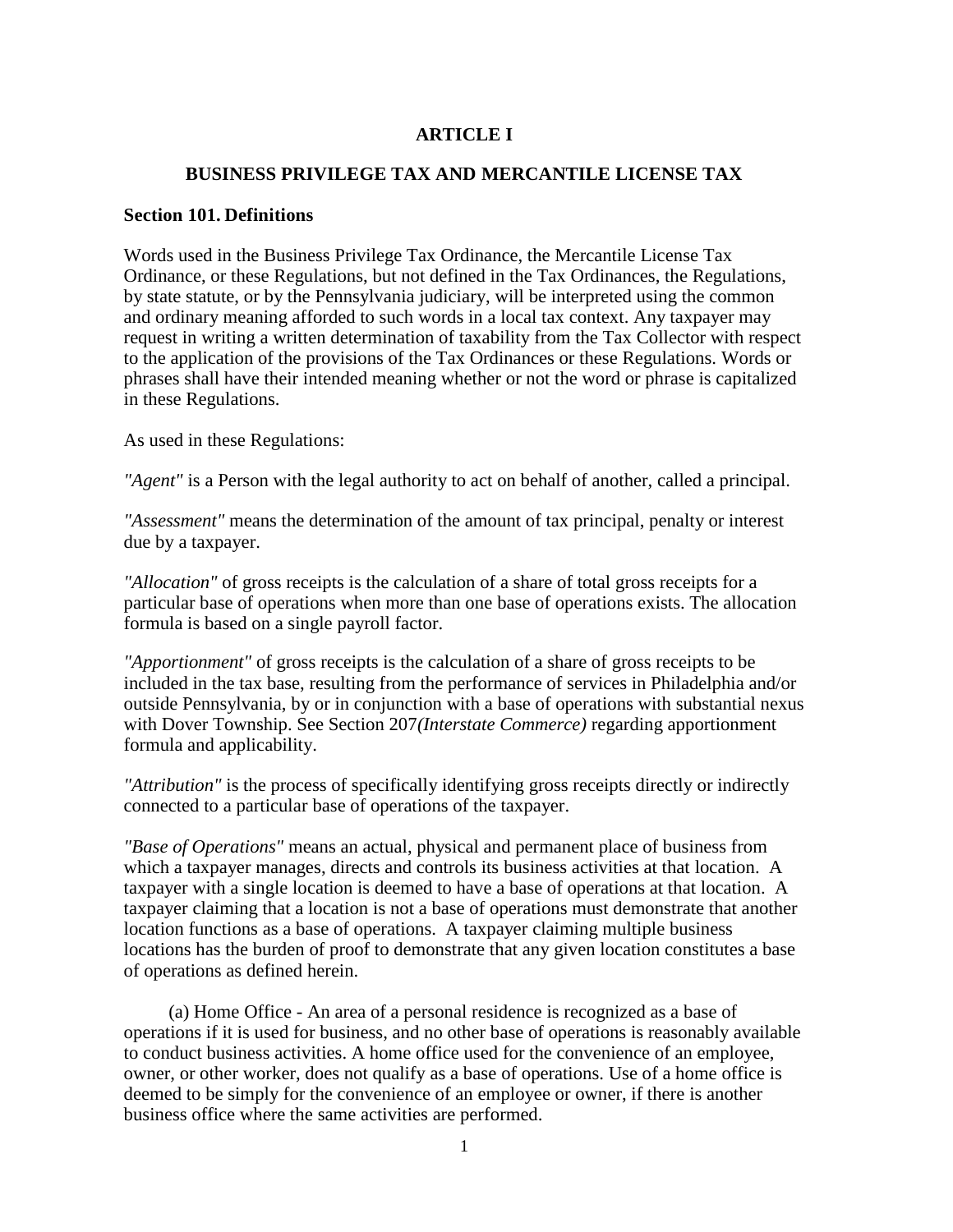(b) Use of a customer's or client's facility by a taxpayer does not qualify as a base of operations of the taxpayer if the business activity at the facility by the taxpayer is incidental with respect to the taxpayer's overall business activity. Business activity of sufficient size, duration, and complexity will constitute a base of operations of the taxpayer.

> **Example 1:** A consultant with no office in the Township spends three weeks working at a client's location in the Township. The client provides the consultant with a place to work and access to other facilities during the three weeks. The consultant also works at other client locations and at his own office.

## **The consultant does not have a base of operations at his client's location because the activity in the Township lacks sufficient size, duration and complexity.**

**Example 2:** A property management firm headquartered outside the Township manages a building located in the Township under a three-year service contract. Several full time employees of the management firm provide maintenance and administrative services, on a daily basis, and exclusively at the building in the Township. The building owner provides office space and a maintenance facility for the use of the property management firm's employees.

## **The property management firm has a base of operations in Dover Township because the Business Activity is of sufficient size, duration, and complexity.**

(c) Real estate located in Dover Township constitutes a base of operations of the owner, the lessee and the operator.

*"Broker"* in general, is one who holds himself out for employment by others, and acts as an intermediate negotiator between parties to a transaction, and in a sense is the agent of both parties. The determination of who is a Broker is fact specific. In industries that require a specific license to act as a Broker, Broker is defined by the requirements for the specific license.

*"Business Activity"* means any significant participation, by a person, to offer a service or sale to another, or to engage in commercial transactions.

*"Commonwealth"* means the Commonwealth of Pennsylvania.

*"Exempt from Tax" or "Exempt"* refers to the status of persons not subject to the Township's Business Privilege Tax and/or Mercantile License Tax under the laws of the Commonwealth of Pennsylvania, for example, Institutions of Purely Public Charity, Government Entities, or manufacturers. See Section 106 (*Exemptions and Exclusions).*

*"Exemption"* also refers to certain receipts excluded from gross receipts and not subject to tax as provided by state law, Township Ordinance, or these Regulations. Similarly, nontaxable receipts are also referred to as "exclusions**"** in the Ordinance and Regulations.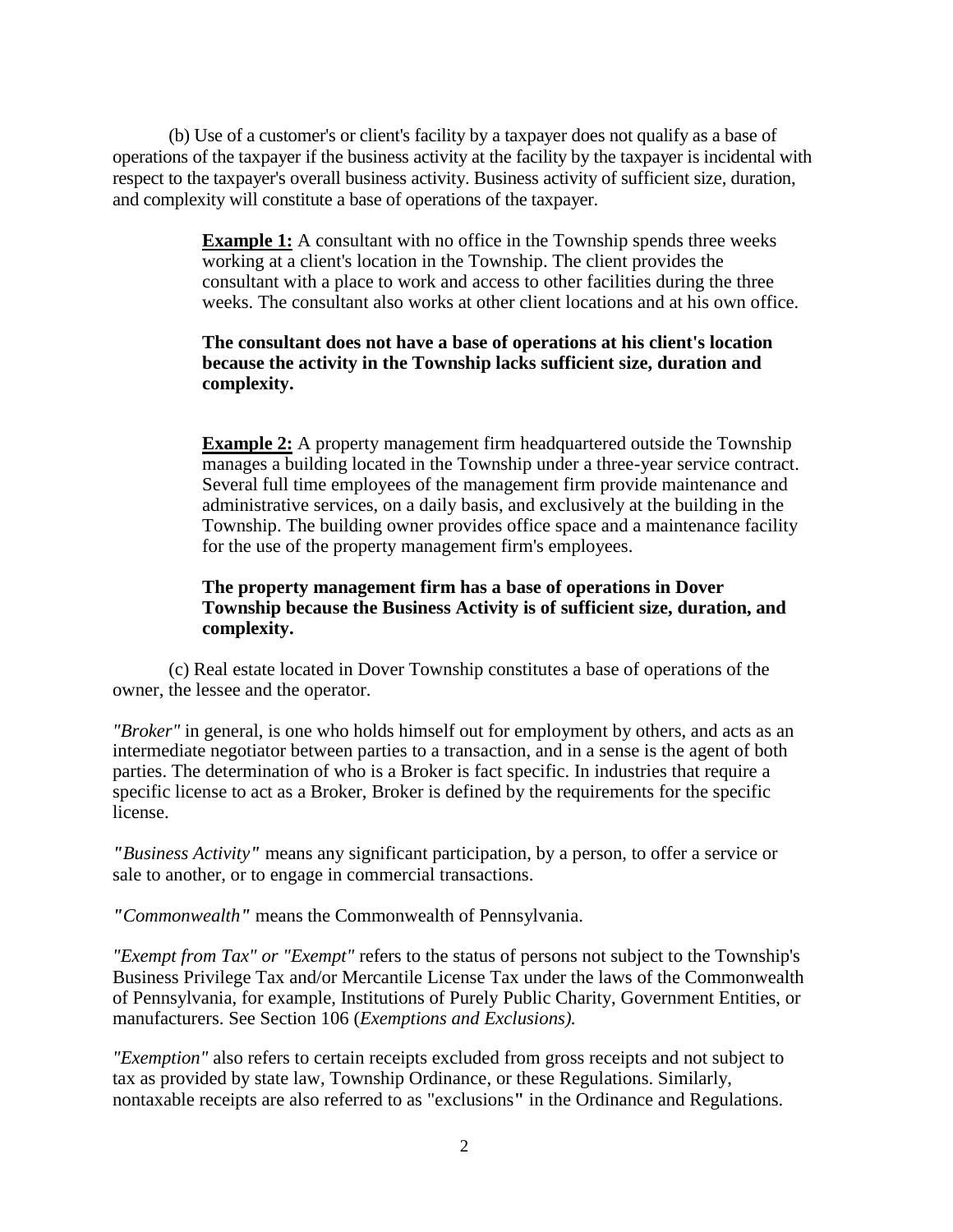Any person claiming exemption from Tax or an exclusion of gross receipts has the burden to demonstrate his legal right to such exemption or exclusion.

*"Gross Receipts"* a term used in the Business Privilege Tax, is defined by the Business Privilege Tax Ordinance.

*"Gross Volume of Business"* a term used in the Mercantile License Tax and defined by Mercantile License Tax Ordinance, generally is intended to be synonymous with the definition of gross receipts as stated in the Business Privilege Tax Ordinance.

*"Manufacturing"* consists of the application of labor and skill to material whereby the original article is changed into a new, different and useful article. Whether or not an article is a manufactured product depends upon whether or not it has gone through a substantial transformation in form, qualities and adaptability in use from the original material, so that a new article or creation has emerged. See Section 106(F) *(Exemptions and Exclusions)*.

*"Person"* means any individual, partnership, limited partnership, association, corporation, limited liability company, estate, trust, trustee, fiduciary or any other legally recognized entity, except such as are wholly exempt from taxation under the Act of December 31, 1965, P.L. 1257, as amended (Act 511) and The Institutions of Purely Public Charity Act (Act 55).

*"Sale"* means the passing or assignment of ownership from the seller to the buyer for a price.

*"Tax"* means the Business Privilege Tax and/or Mercantile License Tax levied by Dover Township.

*"Tax Collector"* means the person appointed by the Township to collect the Business Privilege Tax and Mercantile License Tax levied by Dover Township.

*"Tax Exempt Nonprofit Corporation or Organization"* is an institution that qualifies as a Pennsylvania Purely Public Charity. See Section 106(E) *(Exemptions and Exclusions).*

*"Taxpayer"* means a person subject to the tax or, in a case where the Township is seeking to determine whether a person is subject to tax, "Taxpayer" also includes such a person.

*"Township"* means the Township of Dover, a municipality located in York County and a political subdivision of the Commonwealth of Pennsylvania.

## **Section 102. Who Must File a Return**

Every person who has carried on or exercised business activity connected to a base of operations within the Township must file a Mercantile and Business Privilege Tax Return, whether or not tax is due. Tax returns are filed at the business entity level. In the case of a partnership, for example, the partnership entity, rather than the individual partners, should file the tax return and pay the tax.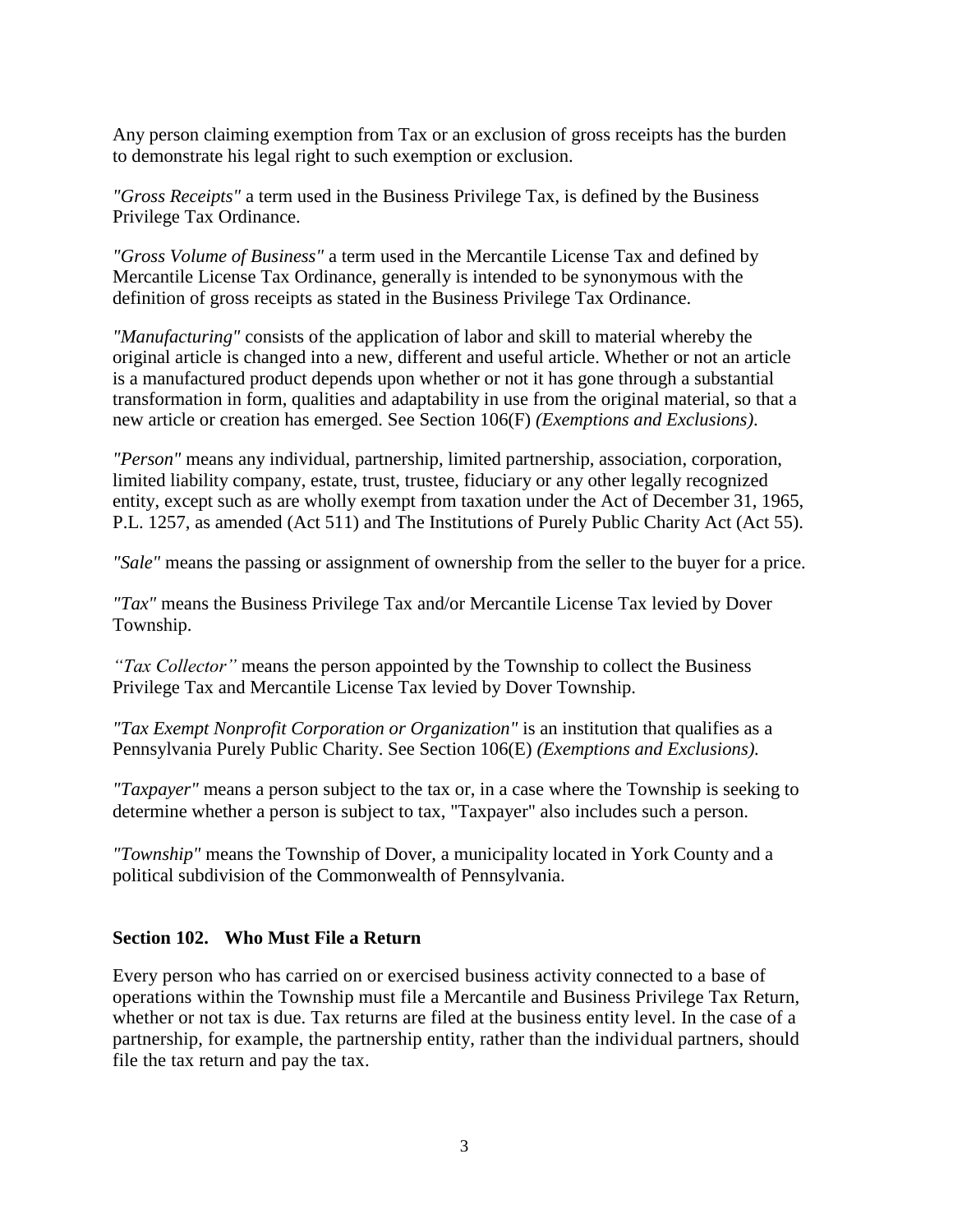*A. Mercantile License Tax.* Wholesale and retail vendors or dealers in goods, wares and merchandise and operators of restaurants and other places where food or beverages are sold, are subject to the Mercantile License Tax.

*B. Business Privilege Tax.* All other persons doing business within the Township (primarily service providers) are subject to the Business Privilege Tax.

## **Section 103. Subject and Imposition of Tax**

The Business Privilege Tax and the Mercantile License Tax are levied on the privilege of doing business in the Township for all or part of fifteen or more calendar days within the calendar year. A person exercises the privilege of doing business by engaging in any commercial or business activity with a base of operations in the Township.

## **Section 104. Base and Rate of Tax**

*A. Tax Base.* The tax is based on gross receipts attributable or allocable to doing business in the Township. To determine whether gross receipts are attributable to doing business in the Township, see Section 105, below. Receipts from certain activities are excluded from taxation, see Section 106 *(Exemptions and Exclusions),* and Section 107 *(Interstate Commerce).*

*B. Tax Rate.* The tax rate for the Business Privilege Tax is found in §24-503 of the Township's Code of Ordinances, and the tax rate for the Mercantile License Tax is found in §24-404 of the Township's Code of Ordinances.

## **Section 105. Determination of Gross Receipts; Attribution, Allocation and Apportionment of Gross Receipts**

Generally, in determining the tax base, the attribution or allocation of receipts among multiple bases of operations, and the apportionment of receipts with interstate characteristics, must fairly reflect the business activity connected to a base of operations in Dover Township and avoid the possibility of double taxation.

A. *Attribution.* Attribution is the process of specifically identifying gross receipts directly or indirectly connected to a particular base of operations of the taxpayer.

For taxpayers with a single base of operations, 100% of intrastate gross receipts will be attributed to that single base of operations. Receipts cannot be attributed to job sites, or customer or subcontractor locations that do not qualify as a base of operations of the taxpayer.

For taxpayers with multiple bases of operations, gross receipts resulting from business activity managed, controlled or directed from a base of operations are attributed to that base of operations. Receipts will be considered attributable to a base of operations in the Township if any significant aspect of the transaction occurs or arises out of that base of operations in the Township. Generally, receipts paid to a particular base of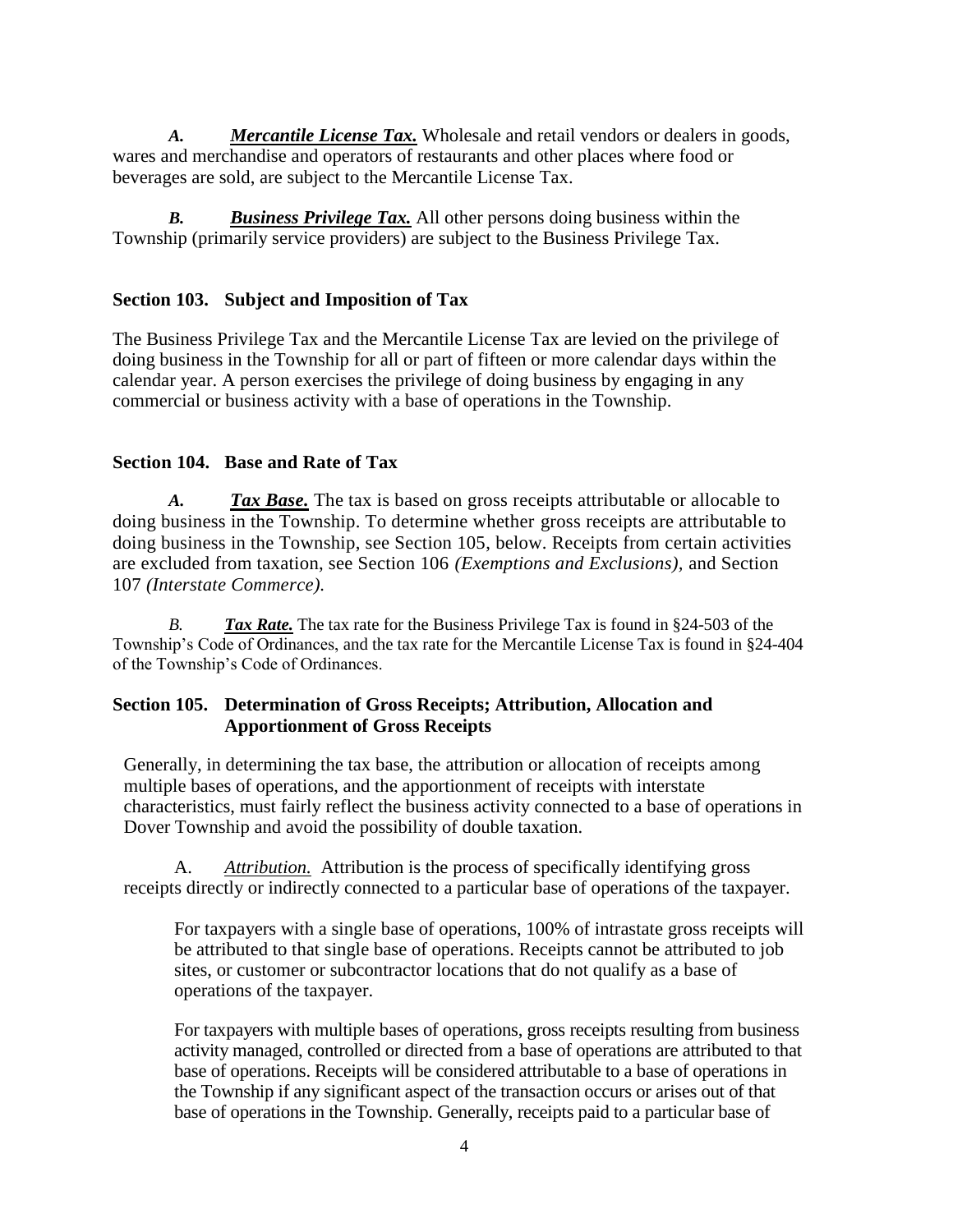operations will be attributed to that base of operations. A taxpayer with more than one base of operations must maintain accounting records to support attribution of receipts to the various business locations.

**Example 1:** A plumbing contractor has a single business location in Dover Township. He provides services to customers in numerous surrounding municipalities.

## **100% of his gross receipts are attributed to his Dover base of operations because all work is managed, directed and controlled from his sole business location.**

Example 2: An engineering firm has two offices; one in Dover and another in Allentown. The firm separately accounts for revenues and expenses for each location.

## **Gross Receipts separately identified for the Dover location are attributed to Dover. Gross Receipts attributed to the Allentown Base of Operations are excluded from the Dover Tax base, provided no part of the Allentown activity is managed, directed or controlled from the Dover office.**

Gross Receipts must be determined through attribution if possible. If determination of gross receipts through attribution is not possible, gross receipts are determined through allocation. If attribution of receipts under this section does not accurately or fairly reflect a taxpayer's activity connected to a base of operations in the Township, the Tax Collector may determine gross receipts using the allocation or apportionment formulas.

B**.** *Allocation.* Allocation is the calculation of a share of total gross receipts for a particular base of operations when more than one base of operations exist, and the taxpayer is unable to determine gross receipts through attribution. The allocation formula is based on a single payroll factor.

The allocation of gross receipts for a particular base of operations is calculated by multiplying total gross receipts by a fraction, the numerator of which is payroll for workers connected with a particular base of operations, and the denominator of which is total payroll for all locations.

For the purpose of computing the payroll factor other forms of compensation must be included when relevant. Other forms of compensation may include; selfemployment income of a proprietor or a single member of a limited liability company, an active partner's share of partnership income, an active member's share of the income of a limited liability company, or an active shareholder's ordinary income from an "S" corporation.

**Example:** A law firm is based in Dover Township and has a second office in York City. The accounting system does not segregate receipts by location. Gross receipts total \$1,225,000 for the year. Total payroll and partners'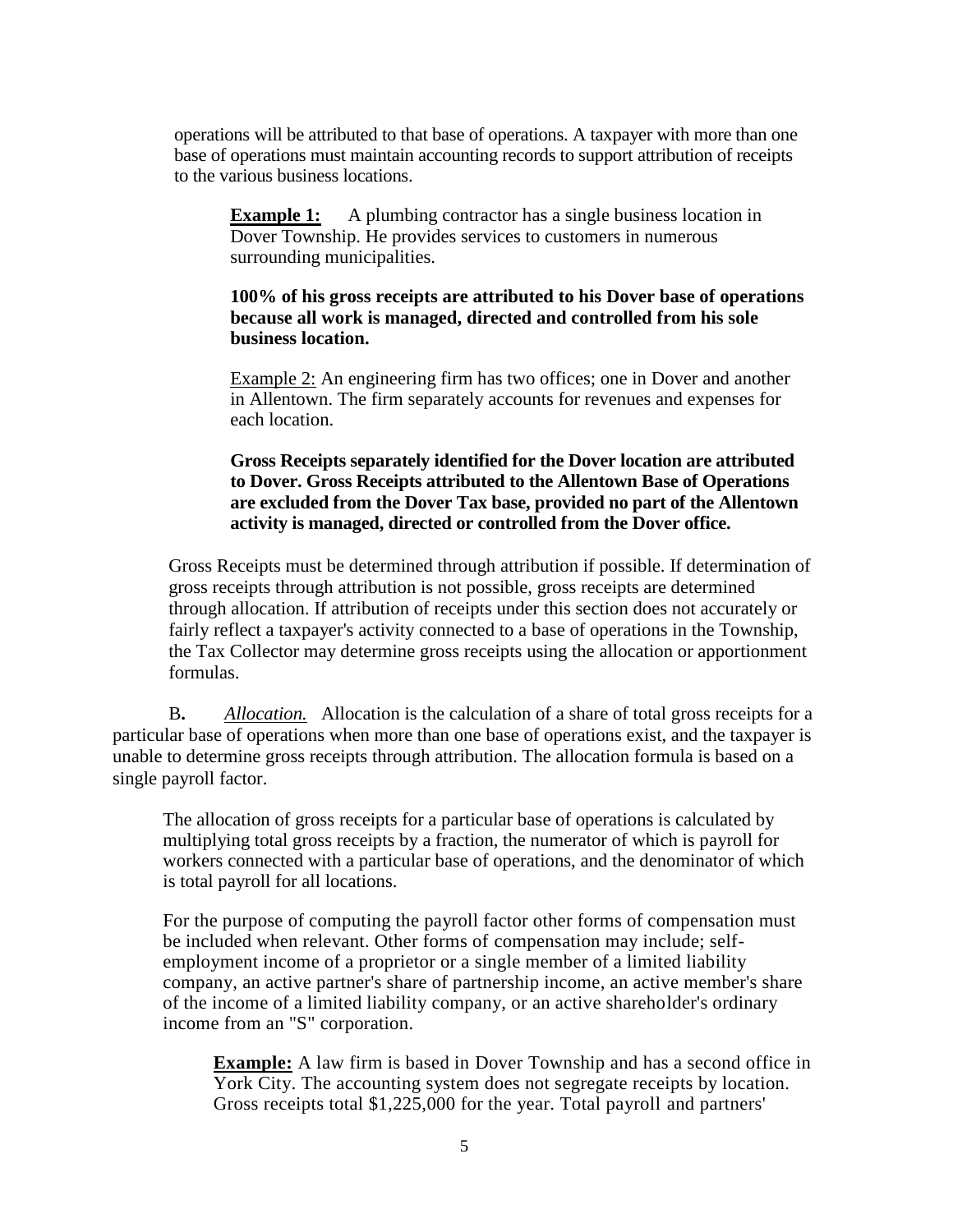compensation is \$860,000. Payroll and partners' compensation for workers based in Dover is \$570,000.

**The allocation of gross receipts to the Dover office is as follows: Payroll** 

**Allocation Factor = \$570,000/\$860,000 or 66.3%**

| <b>Total Gross Receipts</b> | \$1,225,000 |
|-----------------------------|-------------|
| <b>Allocation Factor</b>    | $x\,66.3\%$ |
| <b>Dover Receipts</b>       | \$812,175   |

If a taxpayer has no payroll or payroll cannot be identified by location, the square footage of each base of operations must be used to determine the allocation factor.

Furthermore, the Tax Collector may authorize the use of another objective and measurable basis of allocation when unusual circumstances exist that result in an allocation that does not fairly reflect the activity connected to a base of operations in Dover Township. In such circumstances, the taxpayer must request authorization in writing to use a method of allocation other than payroll or square footage, and such authorization is prospective in nature.

**Example:** A taxpayer owns and operates two coin-operated laundromats, one in Dover and one in a neighboring municipality. Receipts are not tracked separately for each location. There is no payroll.

The Tax Collector may authorize the taxpayer to allocate gross receipts using a formula based on the water usage for each location as reflected on the water or sewer invoices.

C. *Apportionment.* Apportionment of gross receipts is the calculation of a share of gross receipts to be included in the tax base, resulting from the performance of services either in Philadelphia or outside Pennsylvania, by or in conjunction with a base of operations in Dover Township. See Section 107 of these Regulations regarding *Interstate Commerce* for apportionment formula and applicability.

# D. *Taxpayers Subject to Philadelphia Business Privilege Tax.*

Philadelphia imposes its Business Privilege Tax under a different state law than other Pennsylvania municipalities. Philadelphia may impose its Business Privilege Tax on taxpayers that do not have a base of operations in Philadelphia. In order to avoid the possibility of double taxation, taxpayers subject to the Philadelphia Business Privilege Tax may apportion gross receipts subject to tax in Philadelphia.

## **Apportionment of Gross Receipts subject to tax in Philadelphia will be made under the following formula:**

(Receipts within Pennsylvania  $X$  100%) —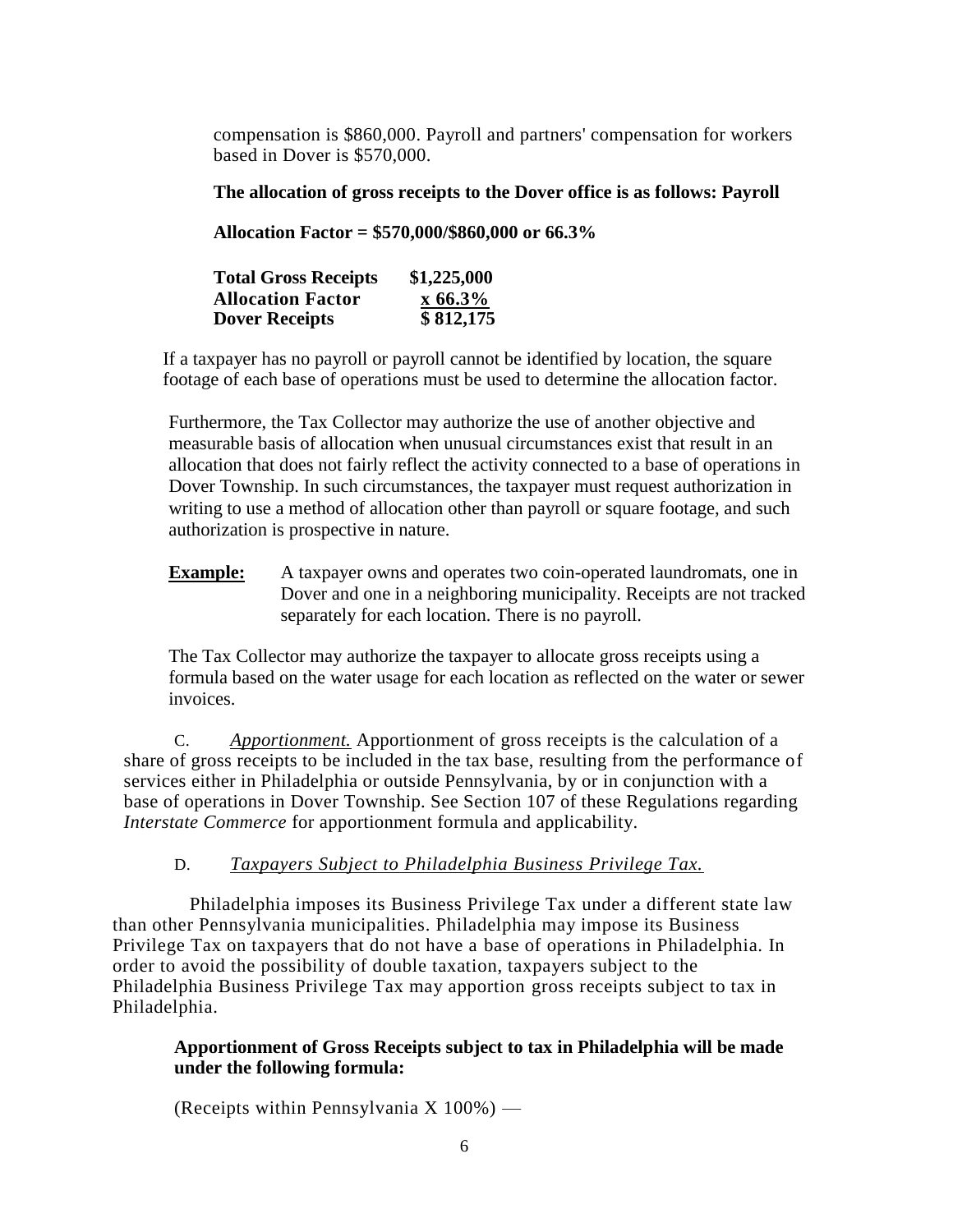(Receipts within Pennsylvania X Philadelphia apportionment factor)  $=$ 

#### **Gross Receipts included in Tax base.**

The Philadelphia apportionment factor shall be the product of averaging the following percentages:

(i) Wages, salaries, commissions, and other compensation in Philadelphia, as a percentage of total Pennsylvania wages, salaries, commissions and other compensation.

(ii) Value of the tangible personal property and real property owned or leased and situated within Philadelphia as a percentage of total Pennsylvania tangible personal and real property owned or leased. The value of leased property is eight times the annual rental, for the purpose of this calculation.

(iii) Philadelphia Gross Receipts, as a percentage of total Pennsylvania Gross Receipts.

Example: A Taxpayer based in Dover Township operates a janitorial service and has total Pennsylvania receipts of \$1,000,000, and total Pennsylvania payroll of \$450,000; the value of owned and leased property in Pennsylvania is \$650,000. Gross Receipts from services performed in Philadelphia were \$220,000, and Philadelphia wages totaled \$88,000. Cleaning equipment kept at customer locations in Philadelphia had a value of \$7,500. The Taxpayer has no Philadelphia Base of Operations.

Gross Receipts subject to Dover's Business Privilege Tax are as follows:

Pennsylvania Gross Receipts @ 100% = \$1,000,000

Less: Receipts apportioned to Philadelphia by formula:

| Philadelphia. Wages<br>Pennsylvania Wages          | \$88,000<br>\$450,000    |     | 19.56% |
|----------------------------------------------------|--------------------------|-----|--------|
| Philadelphia Property $=$<br>Pennsylvania Property | \$7,500<br>\$650,000     | $=$ | 1.15%  |
| Philadelphia Receipts $=$<br>Pennsylvania Receipts | \$220,000<br>\$1,000,000 |     | 22.00% |
|                                                    | Total All Percentages:   |     | 42.71% |
|                                                    |                          |     |        |

Philadelphia Apportionment factor = Average of percentages (divide total by  $3$ ) = 14.24%

Pennsylvania receipts (\$1,000,000) X 14.24% =- (\$142,400) Receipts apportioned to Philadelphia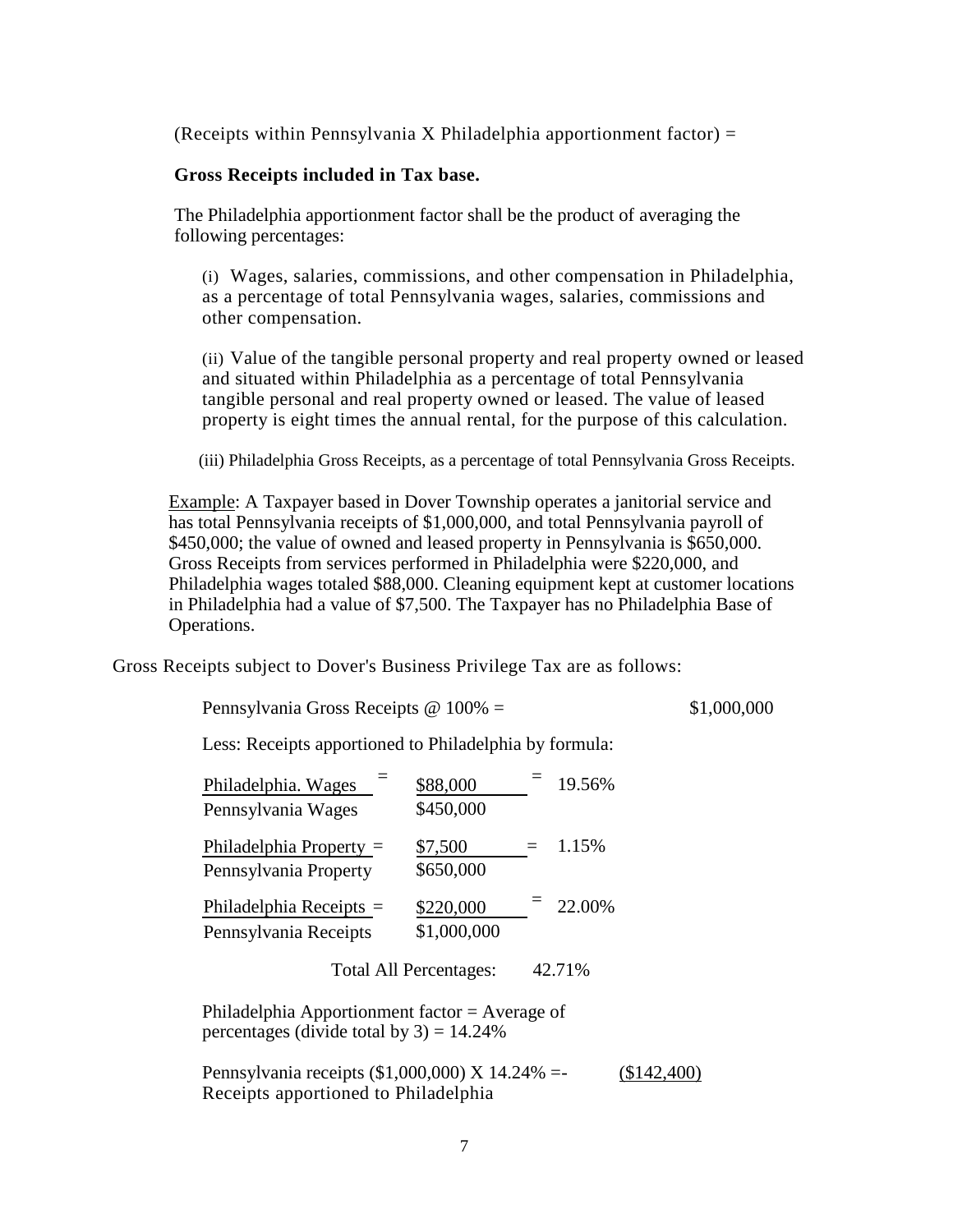Dover Gross Receipts:  $$857,600$ 

Note: The percentages for wages, property, and receipts, used in the apportionment formula must be consistent with those reported by a taxpayer on its Philadelphia Business Privilege Tax Return, a copy of which should be attached to the taxpayer's Dover Township BP/Mercantile Tax Return.

# **Section 106. Exemptions and Exclusions**

Any person claiming exemption from tax or claiming an exclusion of gross receipts has the burden to demonstrate his legal right to such exemption or exclusion. As a condition to claiming any exemptions or exclusions, a taxpayer must disclose on the tax return its total gross receipts and then itemize any claimed exclusions and exemptions on a separate schedule that should be attached to and submitted with the tax return.

A. *State Preemption.* Persons with activity which has been judicially determined to be preempted by the Commonwealth of Pennsylvania may exclude receipts from such activity from taxable receipts. To date, local taxation has been preempted by the Commonwealth only as to the banking industry, the sale of insurance contracts subject to the Pennsylvania gross premiums tax, the alcoholic beverage industry and harness racing. Preemption has been judicially determined not to exist as to attorneys, the real estate industry, nursing homes, and the securities industry.

*Important Note:* Preemption does not relieve a taxpayer from all municipal taxation. Gross receipts which are unrelated to the aspect of business operations the taxation and regulation of which has been preempted by the Commonwealth remain subject to tax by the Township. Taxable activity does not lose its character as such merely through association with preempted activity.

B*. Duplicate State Tax.* In the event the Commonwealth imposes a tax on the same subject matter as is taxed by the Township, and the State tax is measured by the same gross receipts sought to be taxed by the Township, the State tax shall prevail, and the same subject shall not also be taxed by the Township.

C. *Governmental Entities.* Agencies of the government of the United States, the various states, and the Commonwealth, and any political subdivision thereof, are not subject to the Tax.

D. *Utilities.* Receipts from utility services provided by any person whose rates of service are fixed and regulated by the Pennsylvania Public Utility Commission are excluded from taxable receipts. Receipts from ancillary activities not governed by rate regulation are subject to tax.

E. *Tax Exempt Nonprofit Corporations or Associations.* A tax exempt nonprofit corporation or organization is an institution that qualifies as a Pennsylvania Purely Public Charity. To qualify, an organization must pass all parts of the following five part test.

An institution must: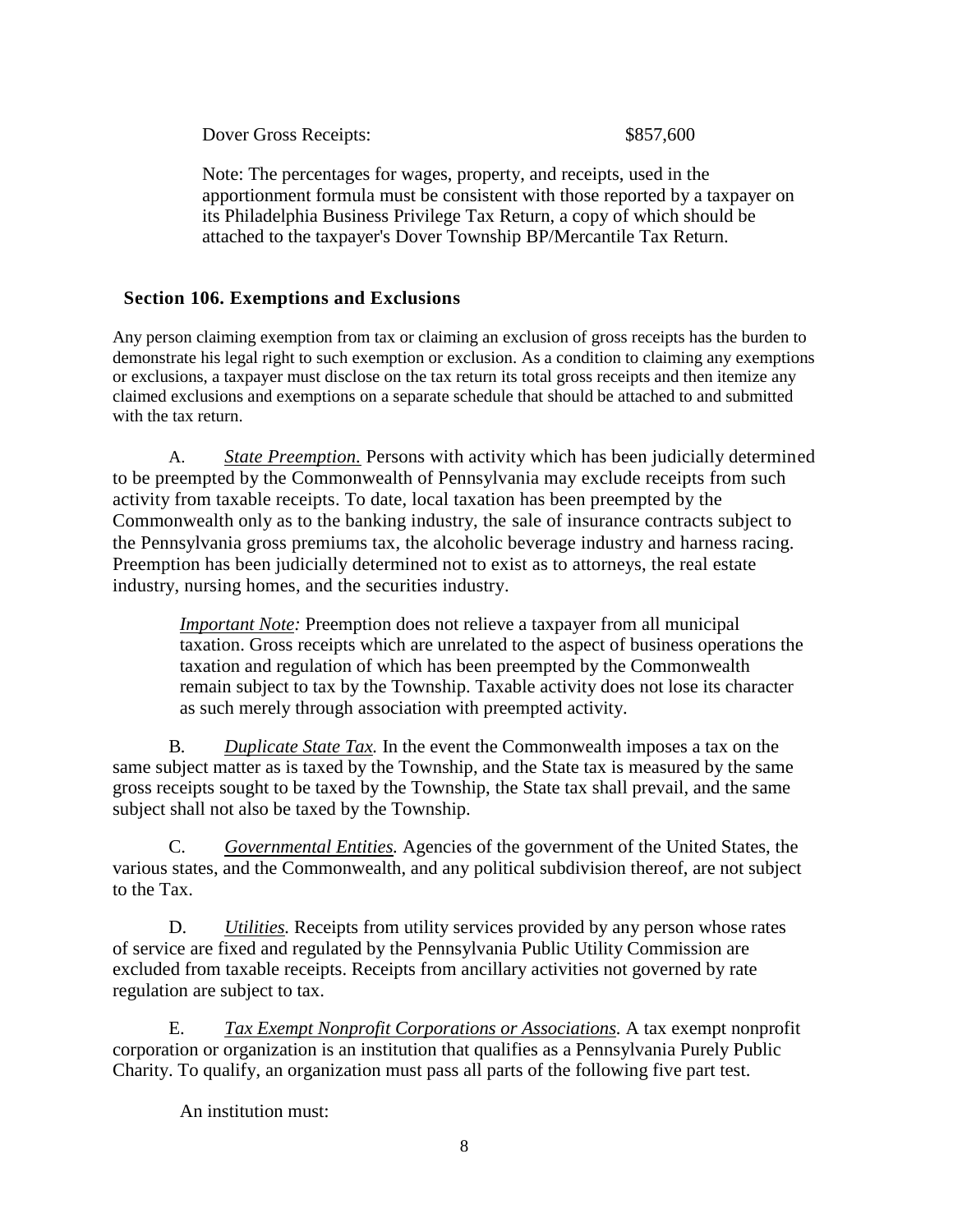- 1. Advance a charitable purpose (requires I.R.C. 501(c)(3) status);
- 2. Operate entirely free from private profit motive;
- 3. Donate or render gratuitously a substantial portion of its services;
- 4. Benefit legitimate subjects of charity; and
- 5. Relieve the government of some of its burden.

The exemption for such Purely Public Charities is limited to activities connected to the organization's charitable purpose. The exemption does not extend to activities competing commercially with any person subject to the tax.

Example: A church meets the five-part test of a Purely Public Charity and is exempt from the Business Privilege Tax. However, this church has a large hall that is rented to parishioners and/or to non-parishioners for wedding receptions and parties.

# **The Gross Receipts from the rental activity are subject to tax because it is unrelated to the church's charitable purpose. Also the rental activity competes with other businesses that are subject to the tax.**

Receipts generated from sales to religious, charitable, educational, governmental, or other entities not themselves subject to the tax, are not excluded from taxable gross receipts.

# F. *Manufacturers, Producers, and Processors of By-Products of Manufacture.*

Receipts generated by engaging in the following activities (described more fully below) are not subject to the tax: (i) manufacturing, (ii) producing, and (iii) processing of by-products of manufacturing.

*Manufacturing.* Manufacturing consists of the application of labor and skill to material whereby the original article is changed into a new, different and useful article. Whether or not an article is a manufactured product depends upon whether or not it has gone through a substantial transformation in form, qualities and adaptability in use from the original material, so that a new article or creation has emerged.

Whether an activity constitutes Manufacturing for purposes of the Business Privilege or Mercantile Tax depends on the facts involved and each question is reviewed on a case-by-case basis. Pennsylvania Courts have held that manufacturing includes commercial bookbinding, production of apparel, lithography, commercial printing, oil refining, and steel milling. The Courts have determined that manufacturing does *not* include: radio and television broadcasting; steel annealing and galvanizing; commercial illustration; work product which is primarily intellectual or clerical in nature (e.g., work of an attorney, architect, computer software engineer, etc.); scrap metal bundling; dyeing and finishing of cloth; purification through pasteurization, filtration and testing for bacteria and impurities; the preparation of potato salad, coleslaw, bread filling, and like examples of "cooking;" adding water to concentrated juice slurry or powdered drink mix to make a finished product; and printing designs and wording on readymade clothing.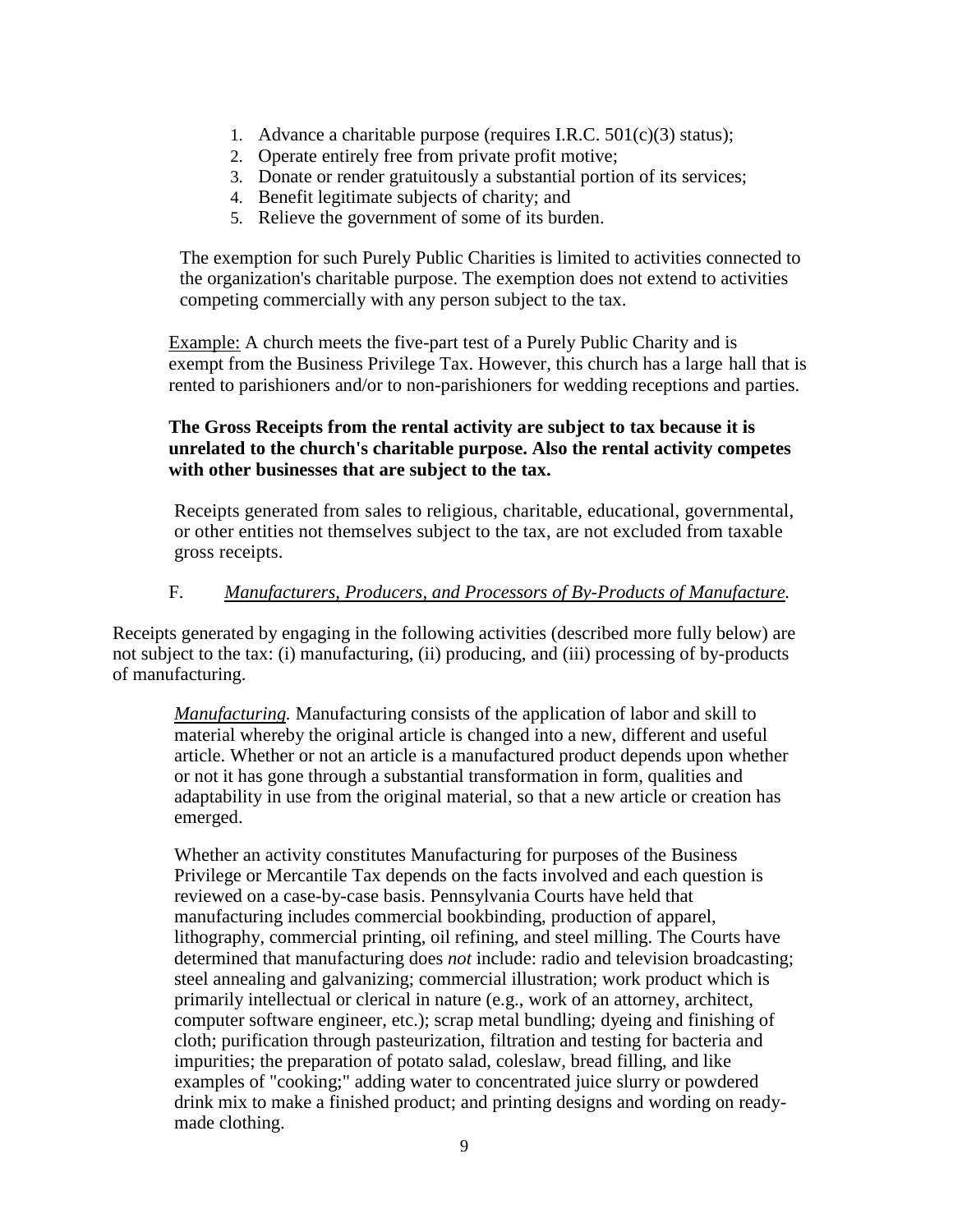Whether a particular activity qualifies as "manufacturing" or "processing" under the provisions of the Pennsylvania Capital Stock and Franchise Tax is not dispositive in determining whether receipts are excludable for purposes of the Township tax.

*Producers.* The production, preparation or processing of natural resources or farm products (by manufacturers, producers, and farmers with respect to the goods, articles and products of their own manufacture, production or growth) is not subject to the tax.

**Example:** Taxpayer owns an organically grown vegetable farm and sells to a specialty grocery store.

#### **Taxpayer's receipts are excluded from the tax.**

*Processing by-products of Manufacturing.* By-products of manufacturing consist of secondary or additional products produced in addition to a principal product. Processing of by-products is not taxable activity, whether performed by the original manufacturer or by others.

**Example 1:** Taxpayer takes molten slag, a waste product discarded by a steel manufacturer, and subjects it to a process which enables the iron component to be separated and sold back to the steel manufacturer.

#### **Taxpayer's activity of processing by-products of manufacturing is not subject to the tax.**

**Example 2:** Taxpayer is in the business of annealing and galvanizing rolls of steel thereby making the steel more malleable.

#### **Taxpayer's activity is not Manufacturing since no "new" product is created; nor is it "processing of a by-product of manufacturing" because rolls of steel are not secondary or additional products, but are themselves the principal product of the original manufacturer.**

Receipts excludable under this subsection are excluded whether the product is manufactured, produced or processed within or outside of the Township.

> **Example:** Taxpayer manufactures computer equipment in New York. It then leases or sells the equipment to customers within the Township.

#### **Receipts from sale or lease of equipment by the manufacturer thereof are not subject to the tax.**

Receipts excludable under this subsection are excluded whether the product is sold to others or used by the taxpayer in its own operation.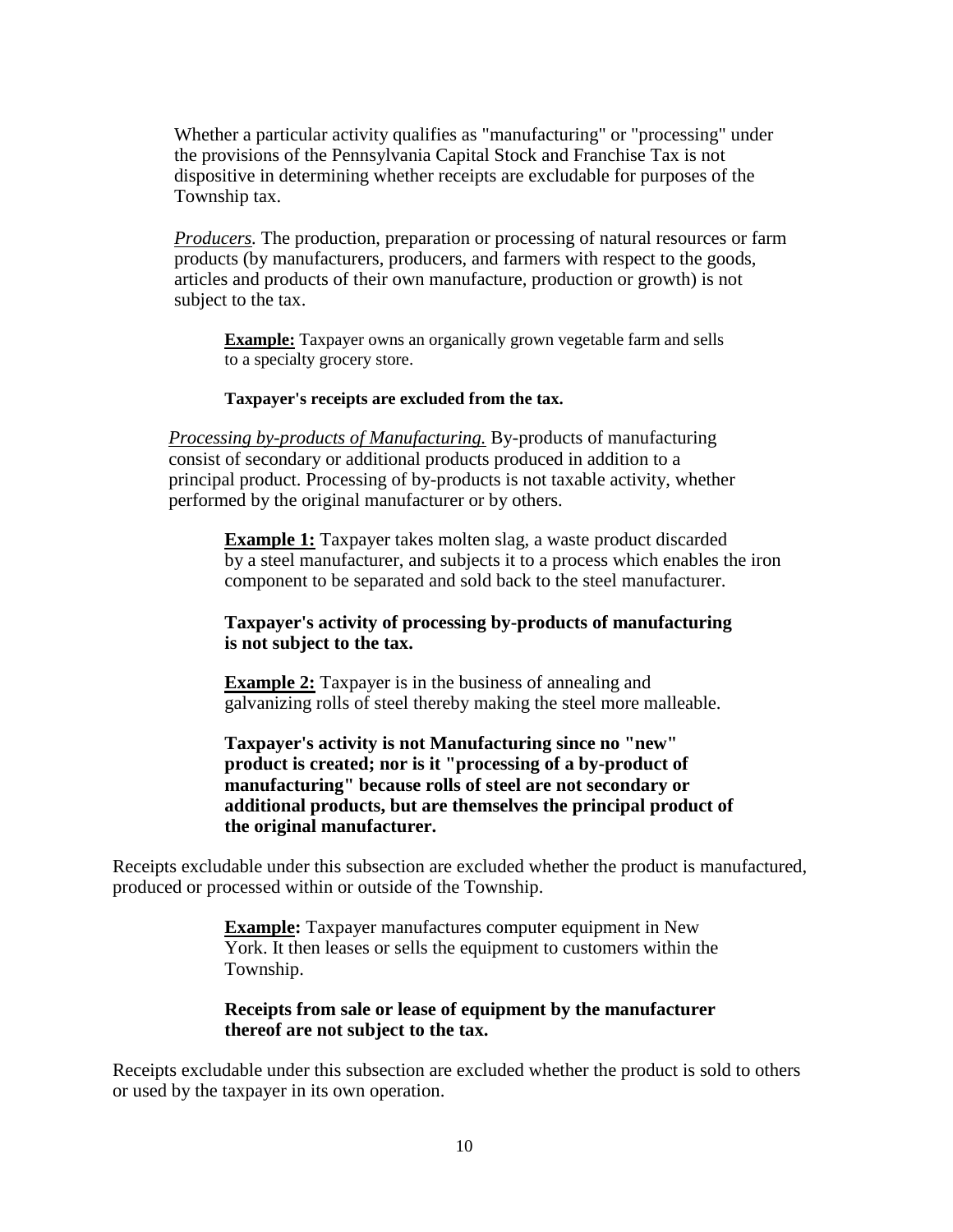**Example:** Taxpayer produces asphalt both for sale to others and for its own use in fulfillment of paving contracts.

## **Taxpayer is entitled to exclude receipts from sale of product to others, plus an additional amount equal to the cost of producing product for its own use.**

A manufacturer's receipts from activities other than manufacturing are not excluded.

**Example:** Twenty percent of the gross receipts realized by taxpayer, a manufacturer of small engine parts, are generated by providing maintenance services for products not manufactured by taxpayer.

## **Receipts from such unrelated activity are not excluded.**

G. *Receipts Excluded From Gross Receipts (Exclusions)***.** State Law or the tax ordinances provide that the following specified receipts are excluded in the computation of tax.

- (1) Freight delivery or transportation charges paid by the seller for the purchaser.
- (2) Sales of trade-ins, up to the amount given the prior owner as a trade-in allowance.
- (3) Refunds, credits or allowances given customers for defective goods returned.
- (4) Taxes collected as agent for the United States of America or the Commonwealth of Pennsylvania or Dover Township other than for the payment of the Dover Township Business Privilege or Mercantile Tax.
- (5) Exchanges between sellers of identical goods, but not to the extent of any additional cash payment accompanying the exchange.
- (6) Sales to other sellers in the same line of business at the same price for which the seller acquired the merchandise.
- (7) Transfers between one department, branch or division of a business entity and another, recorded as interdepartmental transfers.
- (8) In the case of a financial business, the costs of securities and other property sold, exchanged, paid at maturity or redeemed and moneys or credits received in repayment of advances, credits and loans (not to exceed the principal amount of such advances, credits and loans) and deposits.
- (9) Payments received by an Agent for the account of his principal are excluded by the Agent. The exclusion is limited to the amount subsequently remitted to such principal. *See Section 207 of these Regulations.*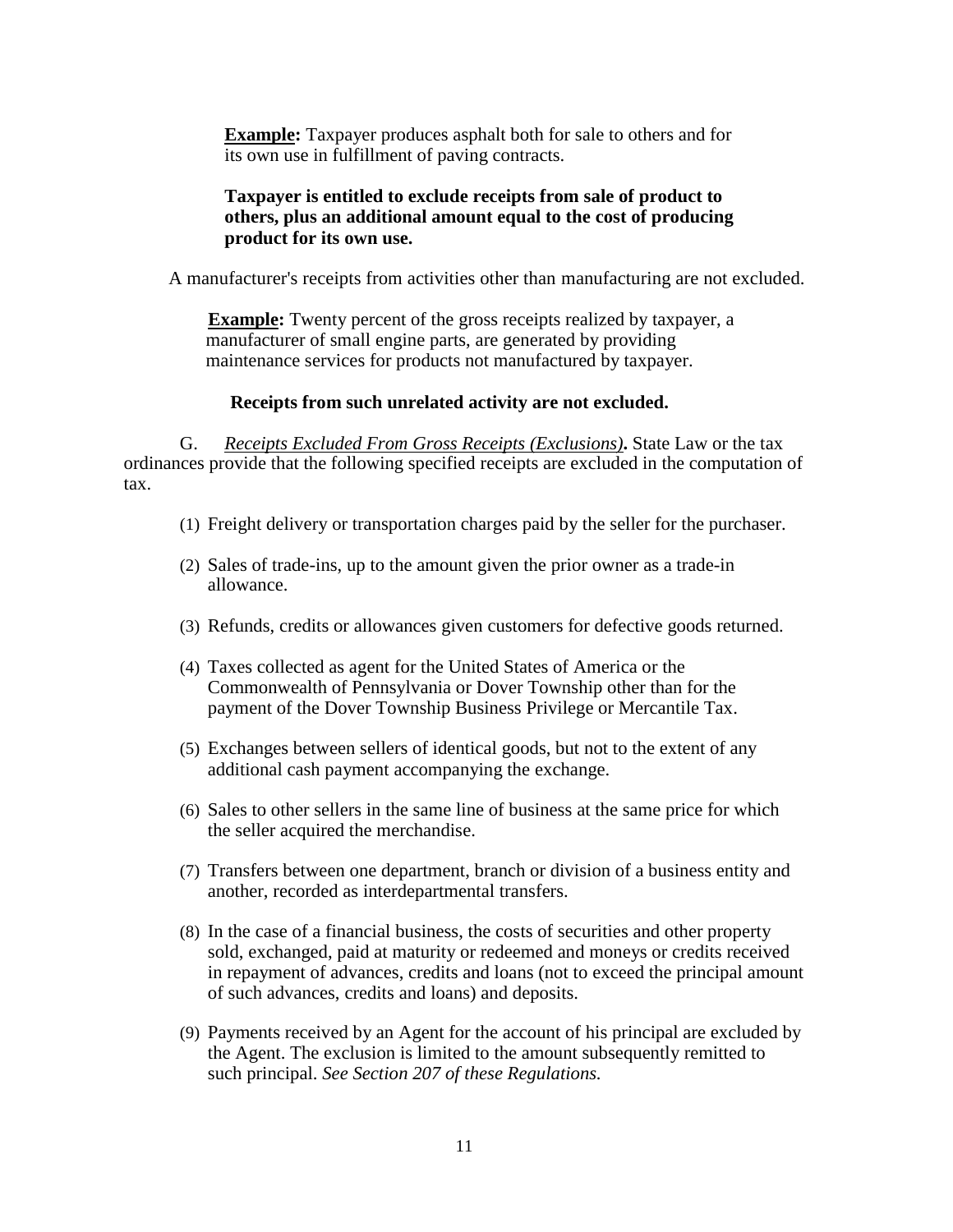#### **Section 107. Interstate Commerce**

Gross Receipts resulting from transactions with interstate characteristics are includable in the tax base on an apportioned basis, provided the activity that produced the receipts had a substantial nexus to a base of operations in Dover Township. "Transactions with interstate characteristics" within the meaning of this Section 107 include the performance of services by a taxpayer outside Pennsylvania and the sale and delivery of goods to a non-Pennsylvania buyer in another state or country. The sale of interstate passenger tickets constitutes transactions with interstate characteristics.

Apportionment of gross receipts will be made under the following formula:

(Total Gross Receipts x Apportionment factor) =

Gross Receipts apportioned to Pennsylvania.

The Apportionment factor shall be the product of averaging the total of the following percentages:

(0 Wages, salaries, commissions, and other compensation in Pennsylvania, as a percentage of total wages, salaries, commissions and other compensation.

For the purpose of computing the payroll factor other forms of compensation must be included when relevant. Other forms of compensation may include; self-employment income of a proprietor or a single member of a limited liability company, an active partner's share of partnership income, an active member's share of the income of a limited liability company, or an active shareholder's ordinary income from an "S" corporation.

- (ii) Value of the tangible personal property and real property owned or leased and situated within Pennsylvania as a percentage of total tangible personal and real property owned or leased. The value of leased property is eight times the annual rental, for the purpose of this calculation.
- (iii) Gross receipts from Pennsylvania Sales and/or services, as a percentage of total gross receipts from sales and/or services.

The Tax Collector may authorize unequal weighting of the three factors when unusual circumstances exist such that a straight average results in an apportionment that does not fairly reflect the activity connected to a base of operations in Dover Township. In such circumstances, the taxpayer must request authorization in writing to use an unequal weighting of the factors and the Tax Collector, in his or her discretion, may grant or deny such authorization in writing. In no event shall any of the three factors be weighted less than 20%.

For taxpayers whose only base of operations is located in Dover Township, the tax base constitutes gross receipts apportioned to Pennsylvania.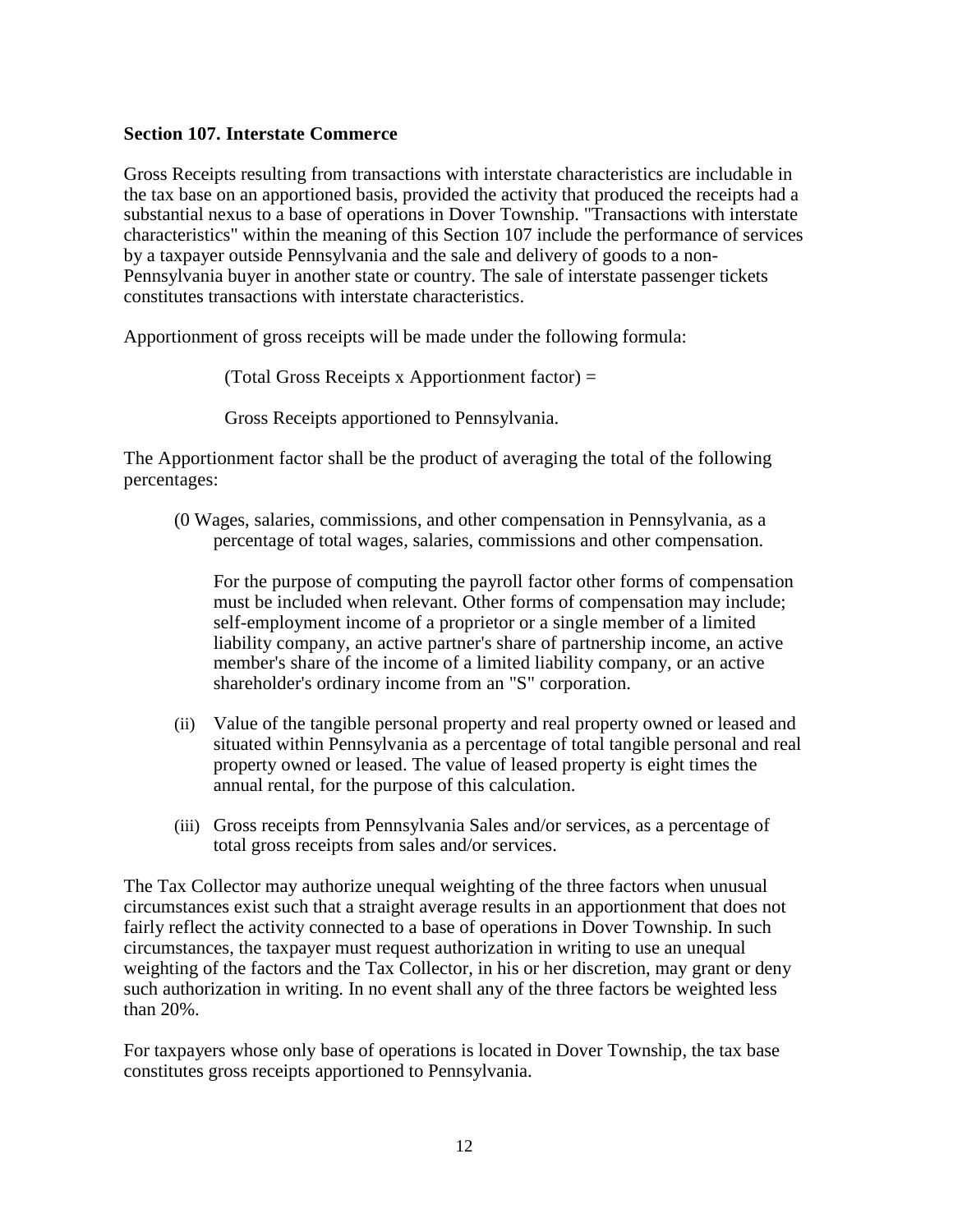For taxpayers with more than one base of operations in Pennsylvania, gross receipts apportioned to Pennsylvania may be further allocated. Refer to Section 105 of these Regulations for provisions governing attribution or allocation of receipts between or among multiple Pennsylvania locations.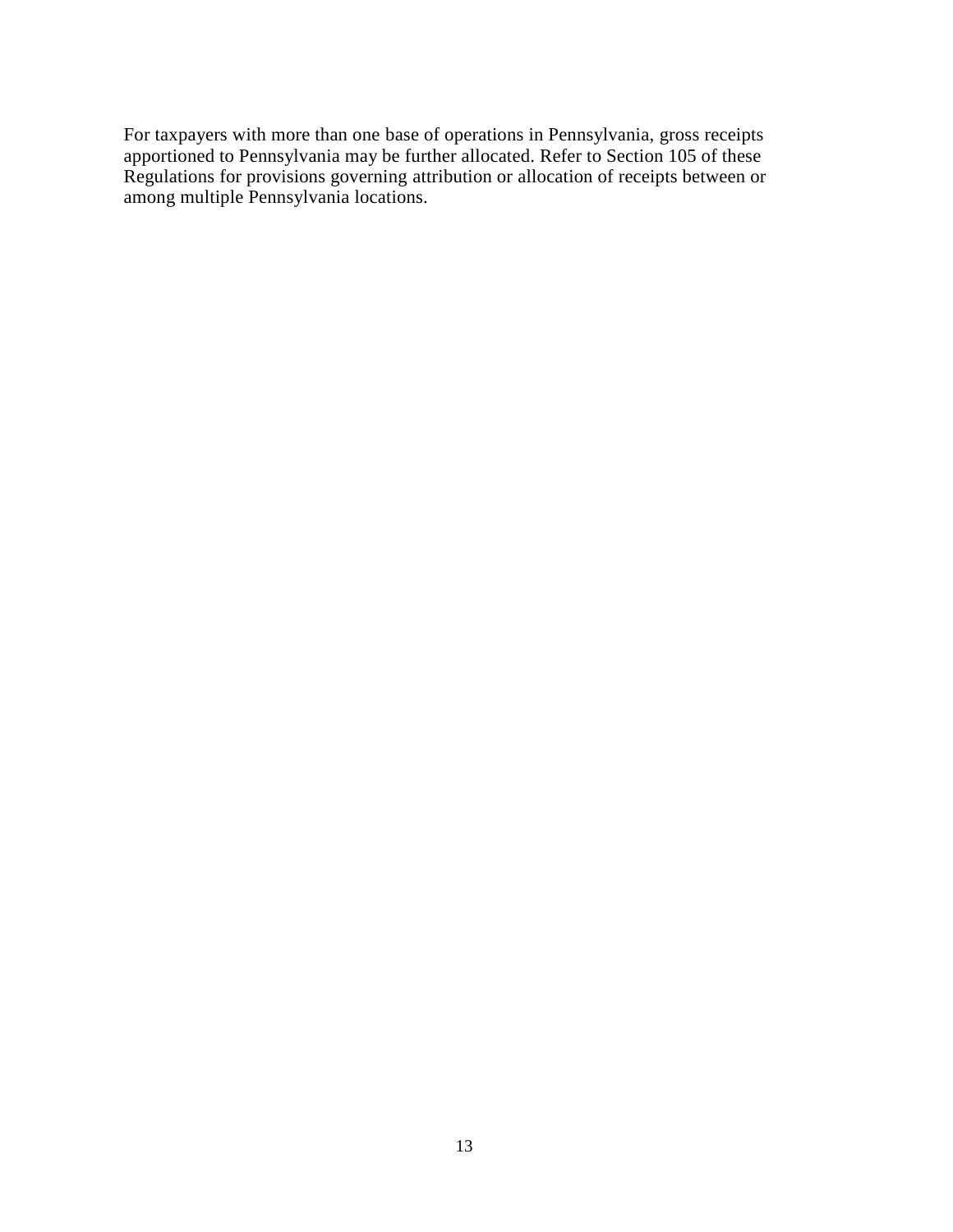## **ARTICLE II PARTICULAR BUSINESSES OR TRANSACTIONS**

#### **Section 201. General Applicability**

Gross receipts of any taxpayer include the gross amount of cash, credit or property of any kind or nature received in both cash and credit transactions allocable or attributable to the Township by reason of any sale made, service rendered, or commercial or business transactions in connection with any business, trade, occupation or profession.

Gross receipts upon which the tax is imposed are undiminished by any costs of doing business, other than as specifically provided in Section 106 of these Regulations.

Gross receipts may be measured using the cash or accrual method of accounting, provided the return is filed in accordance with the method of accounting regularly employed in keeping the books of the taxpayer and the method is consistent from year to year. Use of the completed-contract or percentage-of-completion methods of accounting is prohibited for the purpose of determining gross receipts.

#### **Section 202. Administrative or Executive Offices**

Maintaining a base of operations in Dover Township used for administrative or executive activities is an exercise of a business privilege and is subject to the tax. Administrative and executive functions contribute to the management and control of business operations. Gross receipts attributed to administrative or executive offices are determined in accordance with Section 105 of these Regulations *(Determination of Gross Receipts).*

#### **Section 203. Affiliated Companies**

Gross Receipts from transactions between separate entities, affiliated through direct or indirect common ownership, are included in taxable gross receipts.

Example: Taxpayer is a wholly-owned corporate subsidiary of ABC Company. All of ABC's accounting and administrative functions are performed by Taxpayer. Taxpayer bills ABC a "management fee" equal to its costs and expenses so that, by design, no profit is generated by Taxpayer. ABC purports to "reimburse" Taxpayer all of its expenses.

So long as Taxpayer and ABC Company are separate legal entities, the intercompany management fees paid by ABC to Taxpayer are taxable Gross Receipts.

#### **Section 204. Receipts from Lease, Use, or Rental of Personal or Real Property**

Receipts from the lease, use, or rental of personal or real property are deemed to be receipts from the performance of services and subject to the Business Privilege Tax.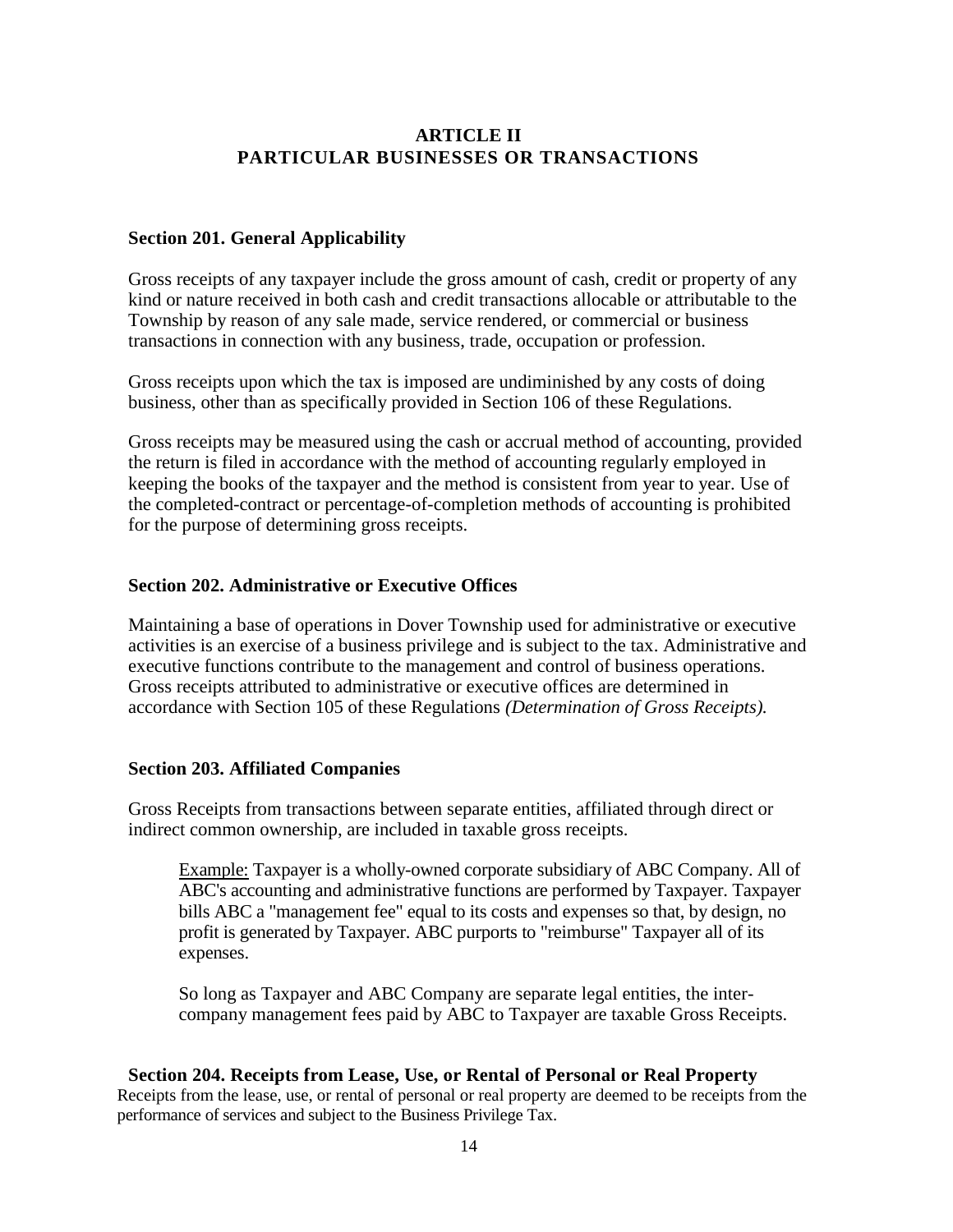#### **Section 205. "Unearned" Receipts**

Gross Receipts from unearned investment income, such as interest, dividends, and gain on the sale of capital assets, are generally included in the tax base if the receipts are in connection with a business activity or business transactions. The investment of business assets is deemed to be in connection with business transactions. For purposes of calculating gain on sale of capital assets, adjusted cost basis may be deducted from the gross sales price.

Unearned investment income may be excluded if any one of the following conditions is met:

- 1. The taxpayer has no business activity (See Section 101 Definitions *Business Activity).*
- 2. The investment activity does not qualify as a business activity, and the taxpayer has no other business activity.
- 3. The taxpayer's business activity is exempt from the Business Privilege Tax. In the case where the taxpayer has both exempt and non-exempt business activities, gross receipts from unearned investment income may be pro-rated.

**Example 1:** A taxpayer owns and operates an apartment building. The taxpayer sells the building for \$2.5 million. The original cost of the building was \$1.2 million. Because of capital improvements and depreciation taken, the adjusted cost basis of the building was \$700,000 at the time of Sale.

**The taxpayer must include \$1.8 million (\$2.5 million - \$700,000 NBV) as gross receipts from the sale of the building for Business Privilege Tax purposes. The building is a business asset connected to the taxpayer's business activity of apartment leasing.**

**Example 2:** An individual actively manages his own portfolio of stocks, bonds and other investment instruments on his own account. Interest, dividends, and capital gains from the investment activity exceed \$100,000 annually. The investor has no other business activity.

**The gross receipts from the investment activity are not subject to the Business Privilege Tax because the investment activity does not qualify as a business activity, and the taxpayer has no other business activity. A business activity must involve offering a service or sale to another. Self-management by an individual of his own investments is not a business activity.**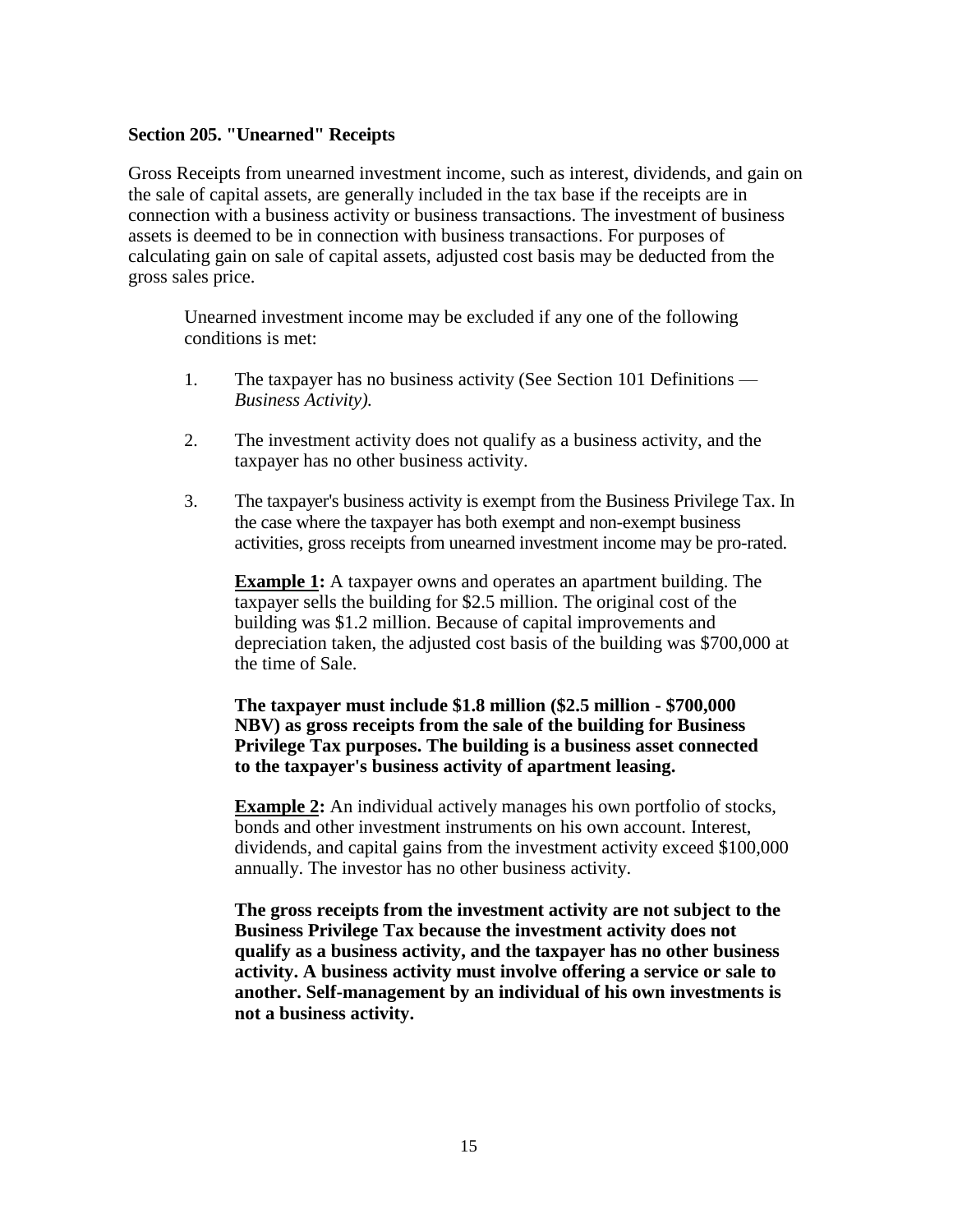**Example 3:** An educational institution is exempt from tax as a Purely Public Charity. 80% of the institution's gross receipts are from educational related sources, and 20% are from rental activities involving third parties. The institution also received \$50,000 in interest income during the year.

**The institution is subject to the Business Privilege Tax on its nonexempt rental receipts. Also included in the tax base is \$10,000 of interest income on a pro-rated basis (\$50,000 X 20%).**

#### **Section 206. Accountants, Architects, Engineers, Attorneys, Consultants, and other Persons Providing Professional Services**

Any professional who maintains a base of operations in the Township, except as an employee of another, is subject to tax on his or her entire gross receipts regardless of the location of his client, except for receipts allocated or apportioned in accordance with Article I of these Regulations.

**Example 1: Physicians -** A physician with a base of operations in Dover, who also renders services at a hospital or other location outside of Dover, must clearly demonstrate that the other location constitutes a base of operations, in order to attribute receipts thereto. If the only base of operations is in Dover, all gross receipts will be attributed to Dover.

**Example 2:** Attorneys - An attorney-client relationship may be equivalent to an agent-principal relationship. Accordingly, an attorney may exclude that portion of the receipts from legal services which are distributed directly to or on behalf of a client, such as the distribution of funds recovered in a lawsuit, the sale of real estate, or the proceeds in a collection matter, but only in accordance with the provisions of Section 207 *(Principal and Agent).*

## **Section 207. Principals and Agents**

A. *Revenue Collections by Agent.* Gross receipts from revenues received by an agent for the account of his principal are to be reported by the principal. It is immaterial whether the client or customer remits directly to the principal or the agent for transmittal to the principal. The agent is required to report the commission withheld by him as compensation for his services before remitting to his principal and/or any commission paid to him after the receipts are remitted to his principal. An agent is also required to include in gross receipts other receipts not for the account of his principal. No deduction from gross receipts may be taken by the principal for commission paid to or withheld by the agent.

B. *Dollar-for-Dollar Payments and Reimbursements.* Money or property received by an agent for transmittal to a third party on behalf of his principal or as a reimbursement of such a transmittal, is not to be reported by the agent as gross receipts, provided the receipt and/or subsequent payment contains no commission, markup, or rebate. The dollar-for-dollar requirement of such pass-through payments or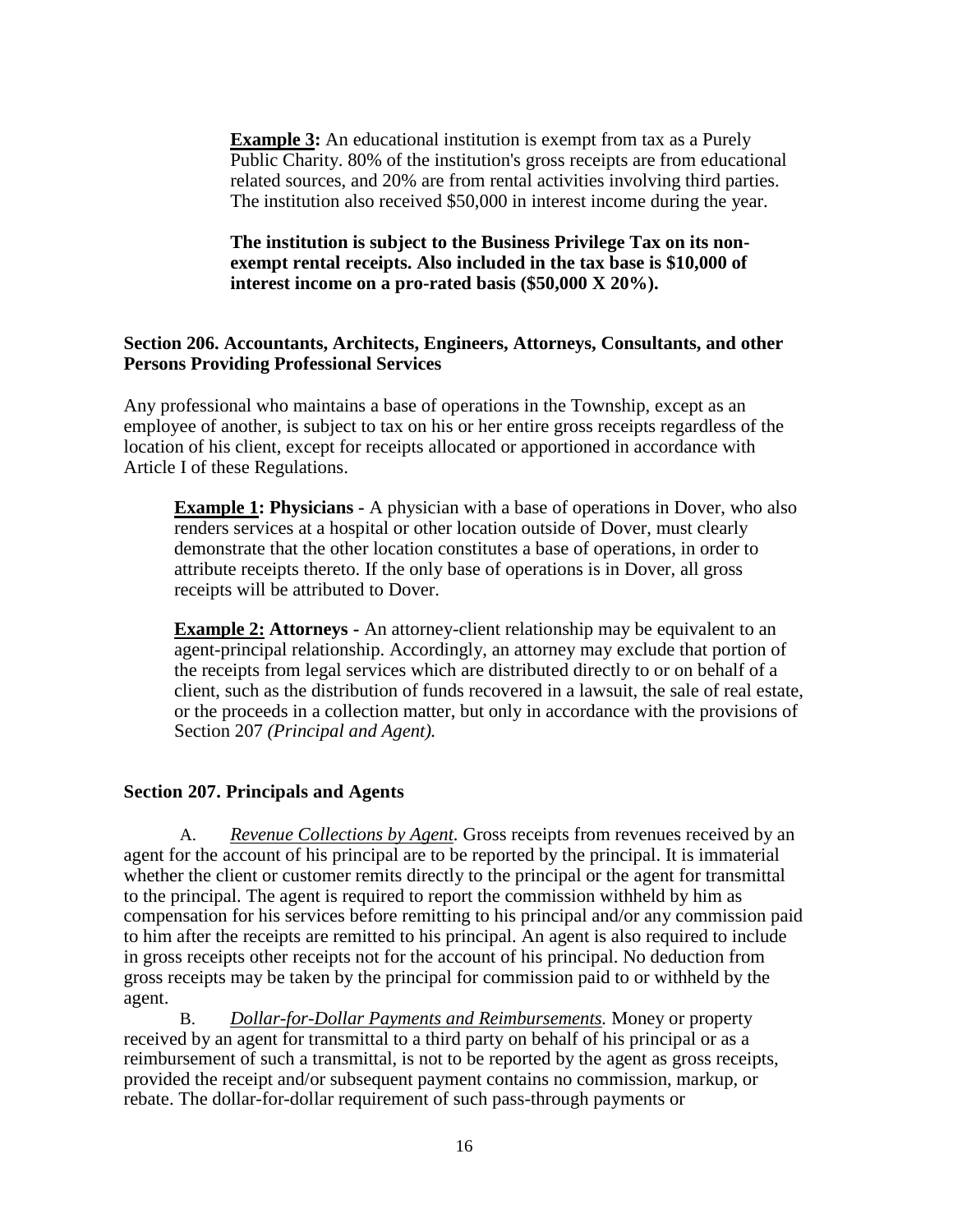reimbursements must be documented in a written agent-principal arrangement or evidenced as a separate item on governing invoices.

> **Example:** Taxpayer Allen (agent) is retained by Paul (principal) to locate, purchase and arrange delivery of a specific work of art. The agreement provides for a 10% finder's fee and the reimbursement of certain expenses. Allen finds, inspects, and purchases the artwork in Paul's name and has it delivered. Allen is paid by Paul as follows:

| <b>Cost of Artwork</b>  | \$50,000 (remitted to seller)            |
|-------------------------|------------------------------------------|
| Finder's fee            | \$5,000                                  |
| Delivery cost           | \$1,200 (paid to delivery company)       |
| Allen's travel expenses | $$1,147$ (actual airfare, lodging, etc.) |
|                         | \$60,691                                 |

**Allen must include the finder's fee and the reimbursed travel expenses (\$6,147) in gross receipts for Business Privilege Tax purposes. The cost of the artwork, and the delivery charge are excluded, since these costs were paid to third parties by Allen on behalf of Paul. Allen's travel expenses were incurred and paid in connection with services rendered by Allen, but these expenses were not paid to third parties on behalf of Paul and therefore, are not excludable.**

C. *Factors to be Considered in Establishing an Agency Relationship.* A person will be regarded as acting as an agent for the purpose of collecting revenue or receiving reimbursement of an expense on behalf of a principal when all of the following conditions are met:

- 1. The contract or agreement between such persons clearly and legally establishes the relationship of principal and agent and is evidenced in writing.
- 2. The books and records of the agent show the name of the principal on whose behalf the Sale is made or the expense is incurred.
- 3. The credit risk is assumed by the actual owner of the property or the person for whom the service is rendered.
- 4. The books and records of the agent show the amount of Gross Receipts and an itemization of commission due and/or other revenue or expenses.

D**.** *Manufacturer's Representative.* A manufacturer's representative will be taxed on his gross commissions provided he does not take title to the property being sold. Persons who take title to the property being sold will be treated as vendors-dealers under the Mercantile License Tax Ordinance. No deduction is allowed for commissions paid to independent sales representatives or subagents.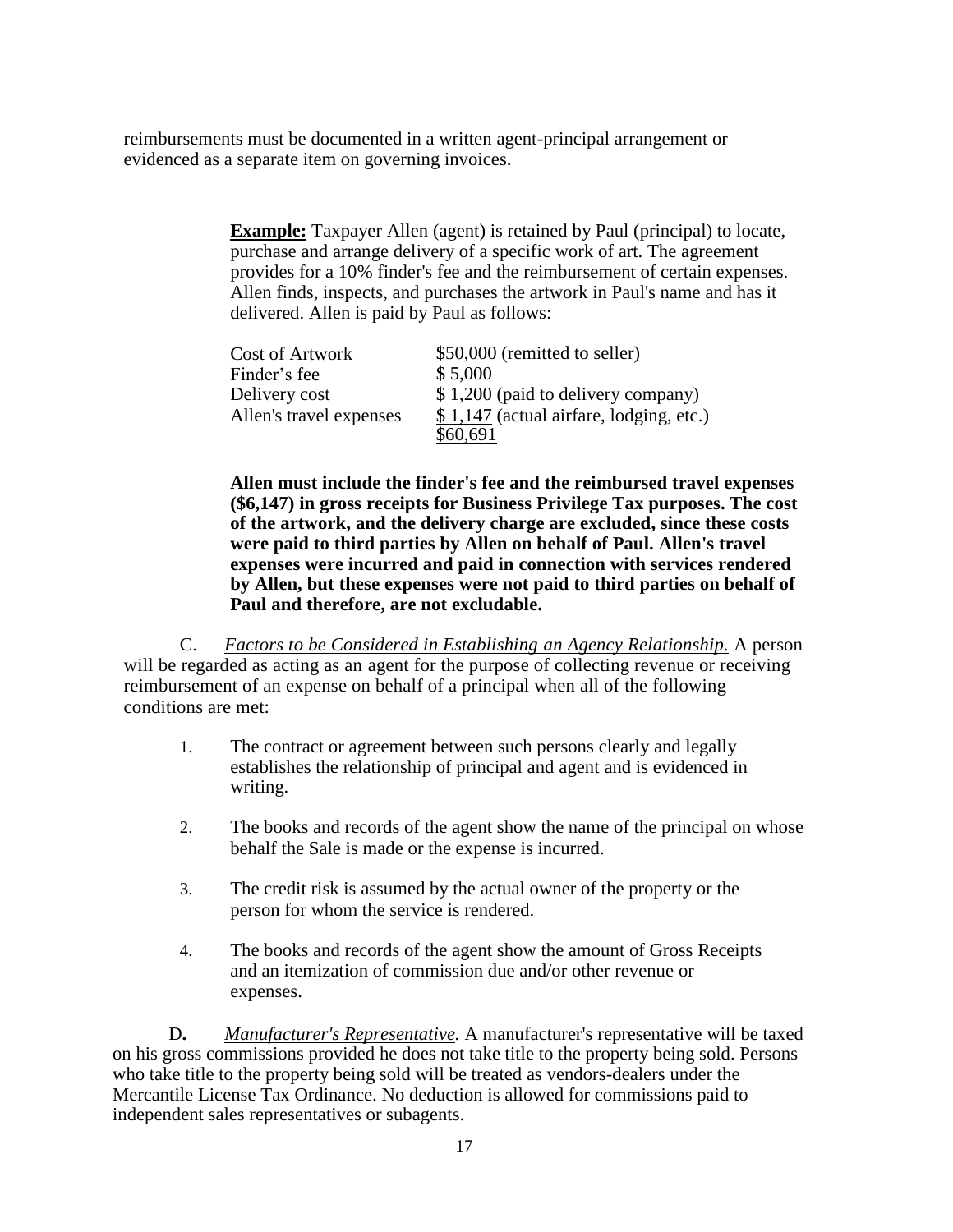E. *Agent as Employee*. Income earned as an employee is not subject to the Tax. Any gent asserting status as an employee must provide a copy of federal form W-2 and/or such other documentation as the Tax Collector may reasonably require to establish employment. Receipts earned by independent agents are subject to the tax even though such persons qualify as "statutory employees" for purposes of federal income taxation.

F. *Advertising and Marketing Agencies*. Advertising and marketing agencies must include all gross receipts from consulting services or the development and production of marketing programs and materials. No exclusion is allowed for production costs, such as printing. Gross receipts representing the reimbursement of advertising costs incurred by the agency on behalf of its client (principal) may be excluded, provided that the reimbursement is dollar-for-dollar, and the reimbursement is separately stated at cost on the agency's invoice.

> **Example 1:** A vendor retains a marketing agency to develop an advertising concept, design a printed flyer, and arrange for the flyer to be distributed as an insert through a newspaper publisher. The marketing agency also subcontracts the printing of the flyer as part of the engagement. The contract between the vendor and the marketing firm clearly establishes a principal agent relationship and provides for a fixed fee of \$30,000 for the design, printing and placement of 450,000 flyers, plus the advertising fee paid to the newspaper at cost. The agency incurs costs for subcontracted photography (\$1,250), printing (\$4,675), and placement fees paid to the newspaper (\$18,000). The marketing agency invoices the vendor \$48,000, showing the exact cost of the placement fee on the face of the invoice.

## **The marketing agency may exclude the \$18,000 dollar-for-dollar reimbursement of the advertising cost from gross receipts.**

**Example 2:** Same facts as Example 1, except the marketing agency takes a 15% agency discount on the placement fee, paying the newspaper \$15,300, but charges the vendor \$48,000, showing the advertising cost as \$18,000 on the invoice.

## **No exclusion from gross receipts is allowed by the agency because the reimbursement was not dollar-for-dollar.**

G. *Insurance Agents, Brokers and Underwriters*. General agents for insurance companies are required to report as gross receipts the entire commissions received as compensation on policies sold by them directly as well as the overriding commissions received by them upon business produced by Brokers and subagents. Brokers and subagents are required to report as gross receipts the commissions received as compensation for their services. No deduction is allowed for commissions paid to solicitors, subagents, Brokers, or others.

H. *Real Estate Brokers and Agents*. Real estate Brokers and agents are required to report as gross receipts the commissions and fees received for services rendered in promoting the purchase, sale, rental and/or management of property for others. Gross Receipts include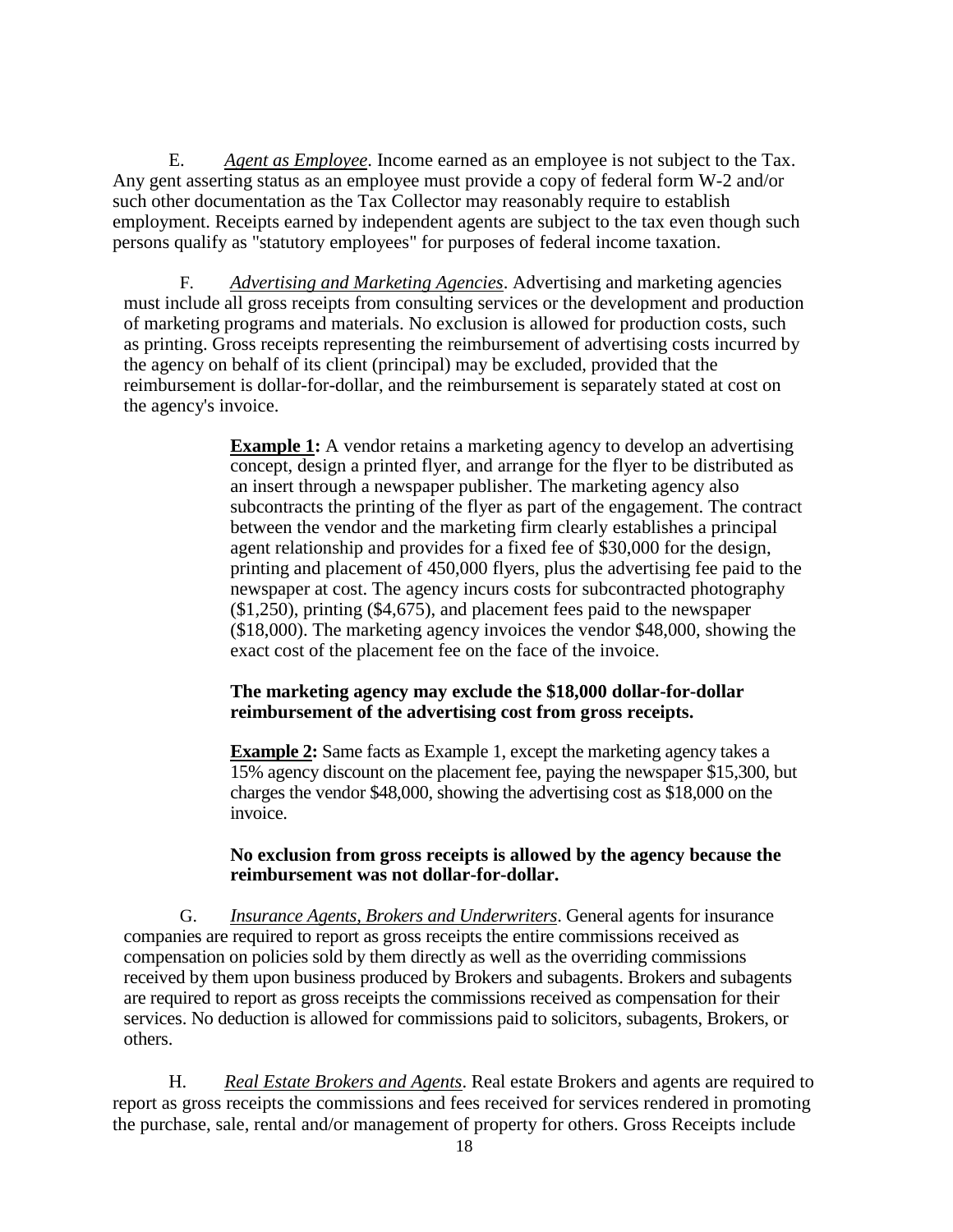commissions on properties not located in Dover if the transaction is handled through personnel connected to a base of operations in the Township. Similarly, gross receipts include commissions on transactions managed, controlled, or directed through a Dover base of operations, even though settlement is conducted at a location outside Dover.

No deduction from Gross Receipts is allowed for commissions paid by real estate Brokers to real estate agents.

If a real estate Broker takes title to real property in his own name or in a straw name and sells the property, he is required to include the gross selling price of the property as taxable receipts, undiminished by the cost of the property or other expenses. However, if the sale qualifies as the sale of a capital asset under the Internal Revenue Code, the cost of the property may be deducted from gross receipts. *See Section 205 of these Regulations.*

#### **Section 208. Persons Who Repair, Alter or Improve Tangible Personal Property**

Persons with a base of operations in Dover Township, who repair, alter, or improve tangible personal property are required to include total customer charges in gross receipts without deduction of materials or costs of any kind. This provision applies regardless of whether or not there is a markup of the costs to the customer. Gross receipts from work performed outside the Township are included in the tax base unless they may be excluded through allocation or apportionment as provided in these Regulations.

## **Section 209. Persons Erecting Buildings or Altering, Repairing, or Improving Real Property**

A contractor or subcontractor with a base of operations in Dover Township, in the business of erecting buildings, or altering, repairing or improving real property, or any other construction, installation, or demolition work, shall include in gross receipts all receipts derived from the performance of such contract. In the case of a general contractor, prime contractor or subcontractor, no deduction or exclusion from gross receipts is allowed for amounts paid for materials, suppliers, and/or subcontractors.

Contractors must include in gross receipts 100% of receipts from work in Pennsylvania that is connected to a base of operations in Dover Township. Gross receipts from work performed outside of Pennsylvania may be apportioned in accordance with Section 107 of these Regulations.

No exclusion or deduction from gross receipts is allowed for receipts attributed from contracts that involve the use of a job-site trailer unless such trailer qualifies as a base of operations as specifically provided under Section 101 (definition: Base of Operations) of these Regulations.

#### **Section 210. Persons Paying Taxes to Other Municipalities**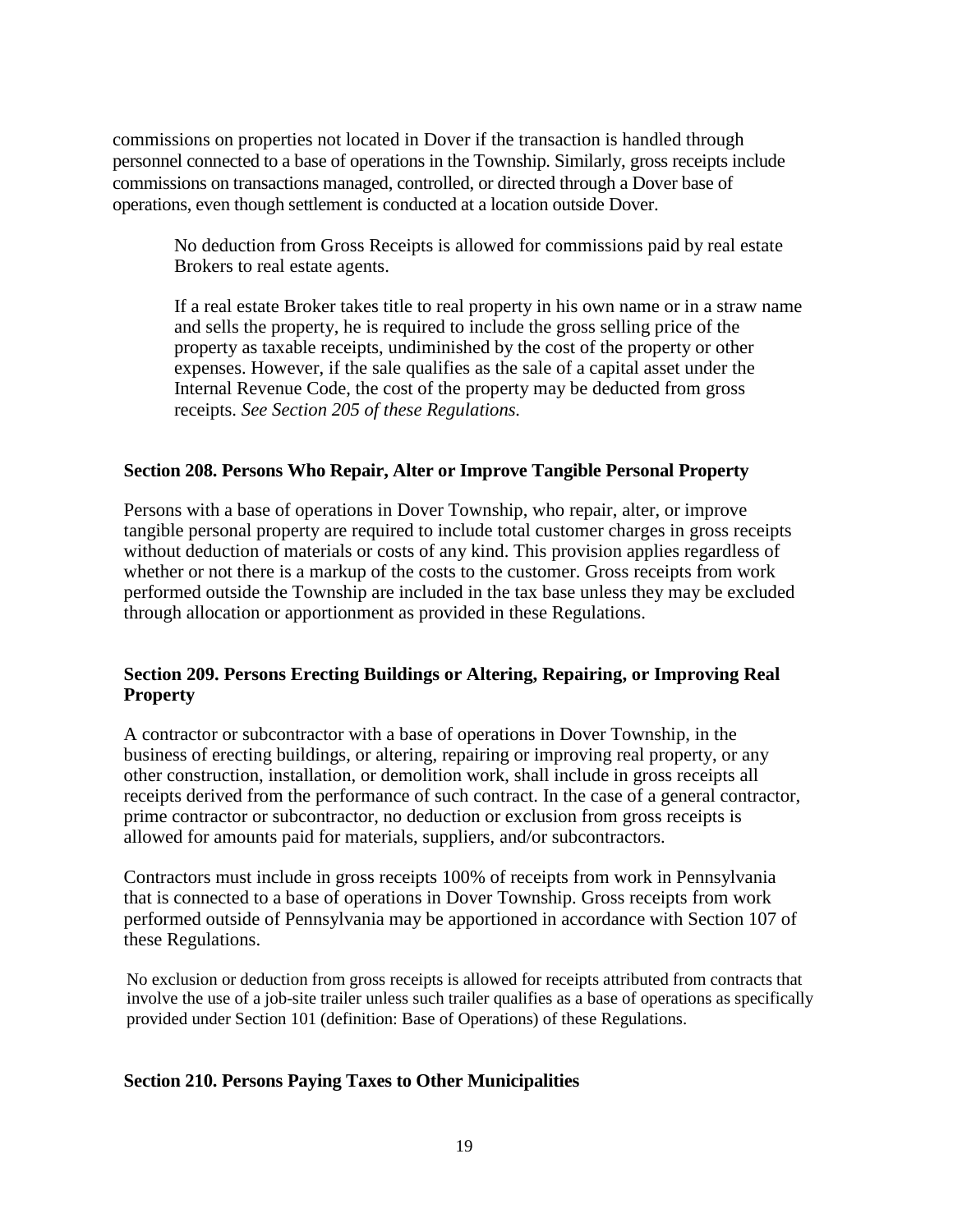Where a taxpayer files a return and pays a business privilege or mercantile tax to another municipality, receipts reported to that municipality may be excluded only if the taxpayer has a base of operations in such other municipality and has properly attributed receipts to the base of operations in that municipality.

## **Section 211. Building Operators**

Persons operating hotels, apartment houses, boarding houses, nursing homes, eldercare facilities, offices, or commercial real property are subject to the Business Privilege Tax. Gross receipts include rents, management fees, expense reimbursements (including utilities, insurance and taxes), commissions, common area maintenance charges, furnishing of meals, and charges for any other services rendered, and receipts connected to any business activity attributed to a base of operations in Dover Township.

Persons holding real property who employ rental agents or a real estate management company to assist with the rental and/or management of the property are subject to the tax.

Persons with a base of operations in Dover Township and operating buildings or other real property outside Dover must allocate receipts in accordance with Section 105 of these Regulations.

Co-operatives and/or condominium associations may exclude from gross receipts membership dues received from unit owners so long as the receipts are not connected to services that could be in competition with a commercial business subject to the Business Privilege Tax.

## **Section 212. Intellectual Property**

The development of intellectual property, whether for sale, use or lease, is a service and is subject to the Business Privilege Tax. Intellectual property includes, but is not limited to, works of art, inventions, software, information systems, manuscripts and other works of authors, and other property that can be protected by patent or copyright.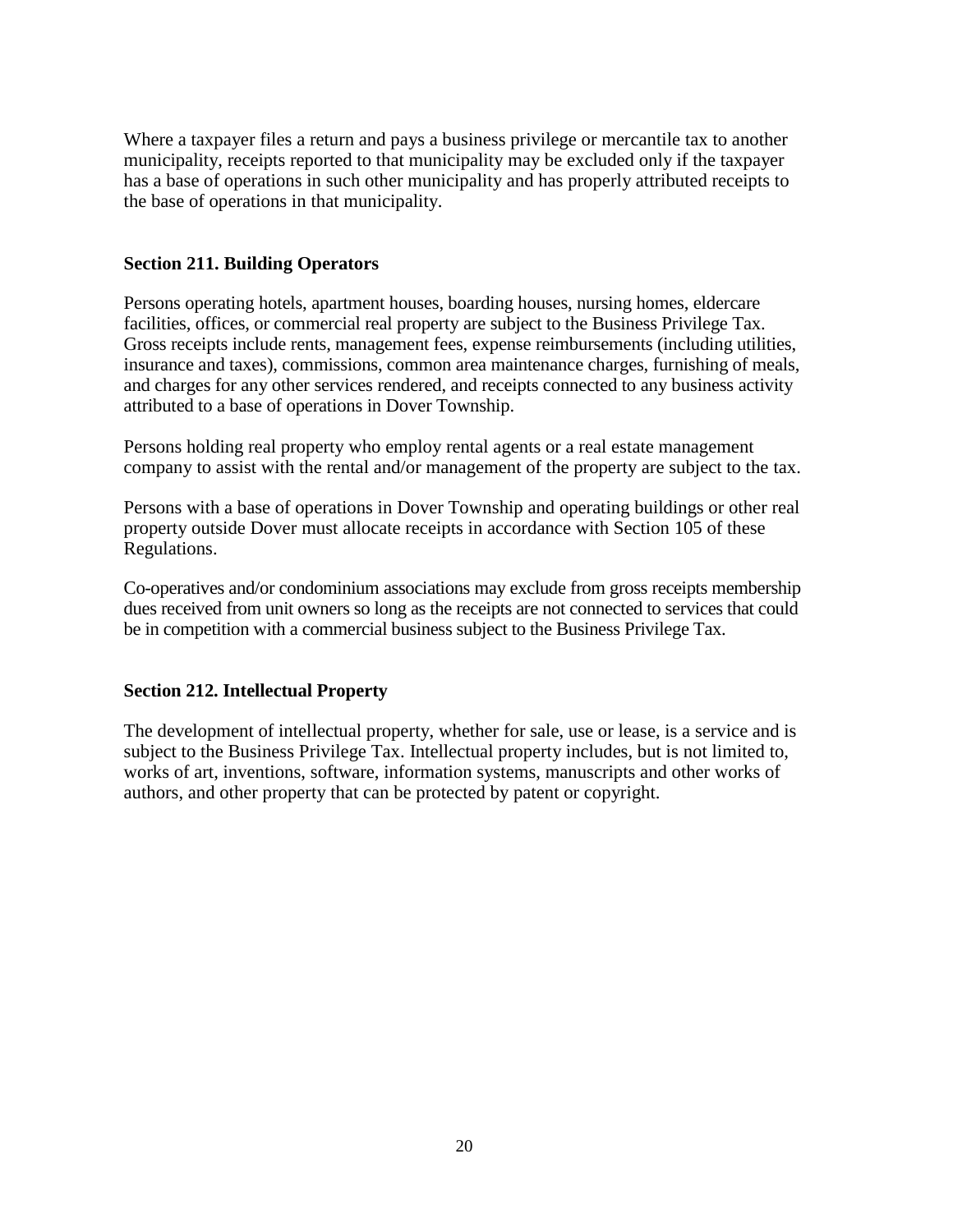## **ARTICLE III DECLARATION AND PAYMENT OF TAX**

#### **Section 301. Extension of Time for Filing Returns**

Dover Township will recognize any federal extension of time to file returns for Business Privilege and Mercantile License Tax purposes, so long as all tax is paid to the Township by the original due date for the return(s), and a copy of the federal extension is submitted. An extension of time to file a return is not an extension of time to pay tax associated with the return. No extension of time to pay tax is allowed.

## **Section 302. Filing to Be Complete**

Returns shall be completed in full and certified as true and correct by the taxpayer. Taxpayers must attach copies of Federal tax returns, schedules and worksheets, to support the Gross Receipts that are reported and to support any claimed exclusions or exemptions. Tax returns that omit proper supporting documentation are considered incomplete and not properly filed.

## **Section 303. Business Termination**

Any taxpayer going out of business or ceasing to do business must file a final return within thirty days from the date the operations cease. The final return must show the actual gross receipts generated during the tax year in which the taxpayer ceased doing business. At the time of filing the final return, the taxpayer must pay any tax properly due. If the final return properly shows that excess tax has been paid due to estimated taxes previously paid for the final year, the taxpayer shall be entitled to a refund of the excess tax paid.

## **Section 304. Accounting Methods (Cash or Accrual)**

The tax return may be filed on a cash basis or on an accrual basis, but the return must be prepared in accordance with the method of accounting regularly employed in keeping the books of the taxpayer.

## **Section 305. Records to be Kept**

Every taxpayer is required to keep such accounts and records as will enable the filing of true and accurate declarations and returns. Such accounts and records shall be sufficiently complete to enable the Tax Collector to verify the accuracy of the declarations or returns filed. Accounts and records are to be preserved for a period of not less than 6 years from the end of the taxable year in question.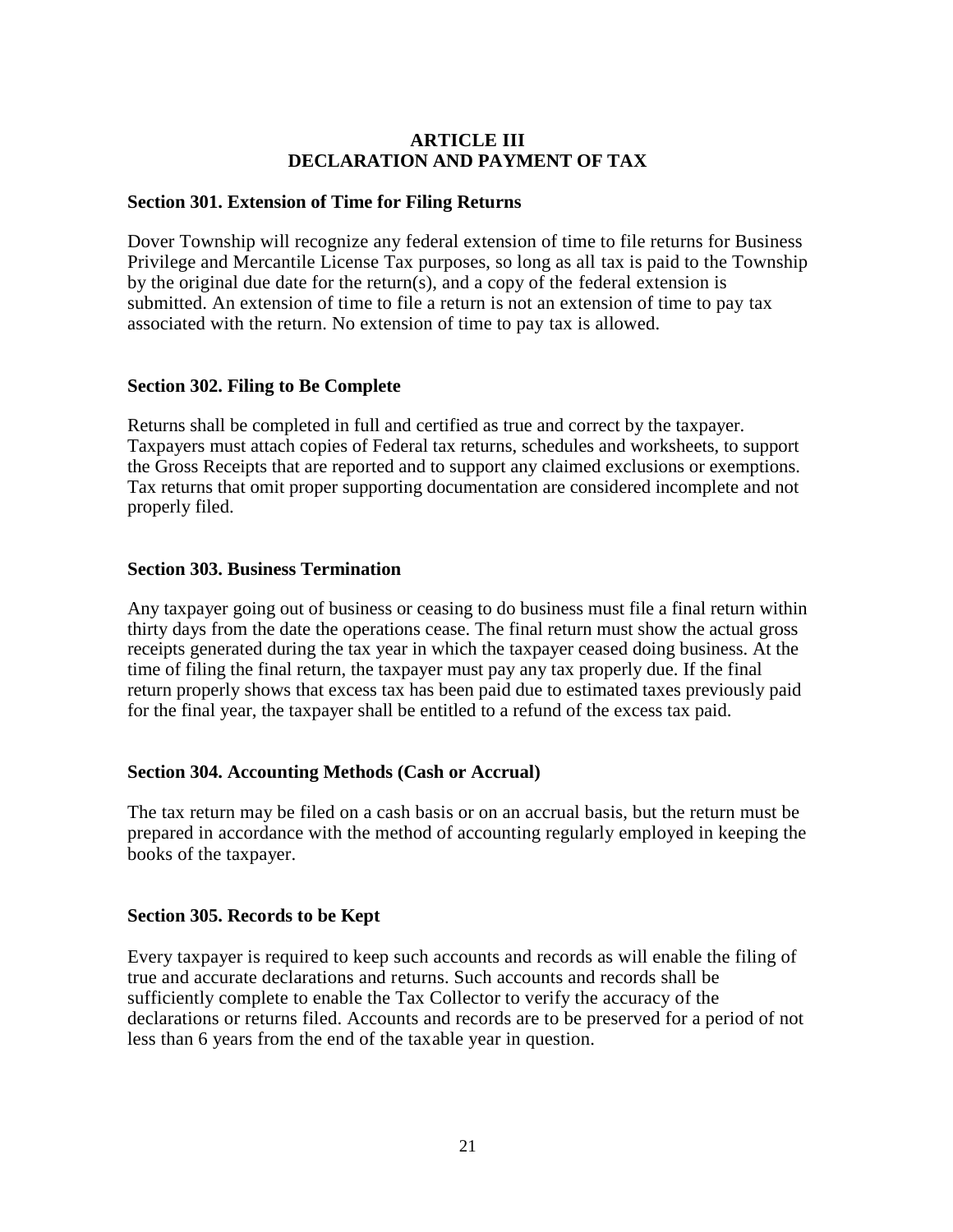## **ARTICLE IV ADMINISTRATION AND ENFORCEMENT**

#### **Section 401. Verification of Records, Audits, Response Periods, Prior Year Returns**

The Tax Collector, or authorized designee, is authorized to examine any of the books, papers, and records of any person or business entity who the Tax Collector reasonably believes has engaged in taxable activity within the Township, in order to verify the accuracy of any return made or, if no return has been made, to arrive at a reasonable assessment of the amount of tax, interest, and penalty due.

A. *Issuance of Subpoenas to Compel Attendance and Production.* The Tax Collector is authorized to issue subpoenas to compel the attendance of persons deemed by the Tax Collector to be necessary to examine as witnesses, and to compel the production of books, records, and papers relating to any person or business entity under examination.

B. *Minimum Time Periods for Taxpayer Response.* Taxpayers shall have at least 30 calendar days from the mailing date to respond to an initial request for information from the Township. The Tax Collector shall notify any taxpayer from whom information is initially requested of the procedures to obtain an extension of time in which to respond, and shall grant reasonable extensions of time in which to respond for good cause shown. No action shall be taken against a taxpayer for the tax year in question until the expiration of the response period, including extensions.

C. *Inquiry as to Prior Year Returns.* Except as provided below, an initial inquiry regarding a Taxpayer's compliance with the Tax Ordinances may include taxes required to be paid or tax returns required to be filed no more than three years prior to the mailing date of the notice of such inquiry. If, after the initial request, the Tax Collector determines that the taxpayer failed to file a tax return, underreported income, or failed to pay a tax for one or more of the tax periods covered by the initial request, subsequent requests for tax returns or supporting information may be made. Subsequent requests will be limited to two additional years (for a total of five years prior to the first date of initial inquiry), unless the taxpayer filed no return or filed a fraudulent return, in which case the Township may request information for another additional year (for a total of six years prior to the first date of initial inquiry). Note, however, that in the event the Tax Collector has sufficient information to indicate that a taxpayer has failed to file a required return or pay tax which was due more than three years prior to the date of the notice, an *initial* request is not limited to three years and may include as many as 6 years prior to the date of the initial inquiry.

## **Section 402. Procedures for the Conduct of Taxpayer Audits**

The following procedures shall be followed during the conduct of an audit of a taxpayer's books and records:

A**.** *Notice of Audit.* The taxpayer shall be notified in writing of a scheduled audit at least 30 days in advance. The notice of audit shall contain the following information: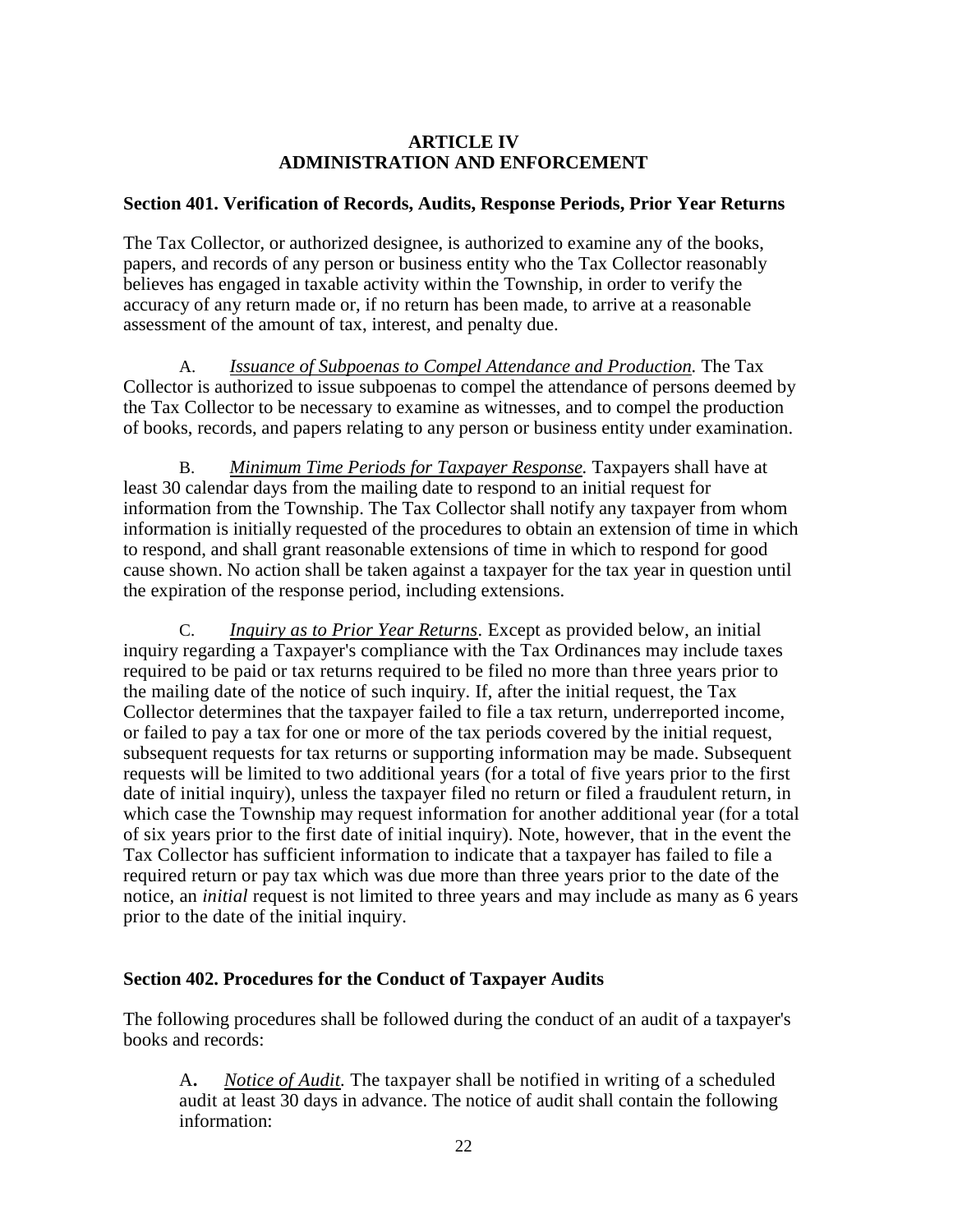- 1. The tax years subject to audit;
- 2. The date, place, and time for the audit to be conducted;
- 3. A description of the information, books and records to be produced; and
- 4. A copy of the Township's Local Taxpayer's Bill of Rights Ordinance or a fair summary of the taxpayer's rights and obligations under that Ordinance, together with a reference to where the taxpayer can obtain a complete copy of the Ordinance.

B. *Rescheduling Audit.* The taxpayer may request that the audit be rescheduled, provided that it is rescheduled within a reasonable time not exceeding 30 days.

C. *Representation at Audit.* The taxpayer may have a representative present during the audit.

D. *Use of Estimates.* In the event that the information, books and records provided by the taxpayer, are not sufficient for the purpose of verifying the correct amount of tax, the Tax Collector is authorized to ascertain the amount of tax due through the use of estimates.

E. *Audit Results.* In the event a notice of Assessment is issued as a result of an audit, the taxpayer shall be provided with a copy of the auditor's report of findings and conclusions, including the calculation of any tax, interest and/or penalty found to be due.

# **Section 403. Examination of Return, Notice of Assessment**

A. *Examination of Return.* The Tax Collector shall examine every return as soon after filing as practical to determine the correct amount of tax according to the filing. If the Tax Collector finds that the amount of tax shown on the return is less than the correct amount, the Tax Collector shall notify the taxpayer in writing of the amount of the underpayment (deficiency) assessed. A Notice of Assessment, whether as a result of an examination of a return, as a result of an audit, or otherwise, shall be in writing and include:

- 1. The tax period or periods for which the underpayment is asserted.
- 2. The amount of the underpayment detailed by tax period.
- 3. The legal basis upon which the Township has relied to determine that an underpayment exists.
- 4. An itemization of the revisions made by the Township to a return filed by the taxpayer that result in the determination that an underpayment exists.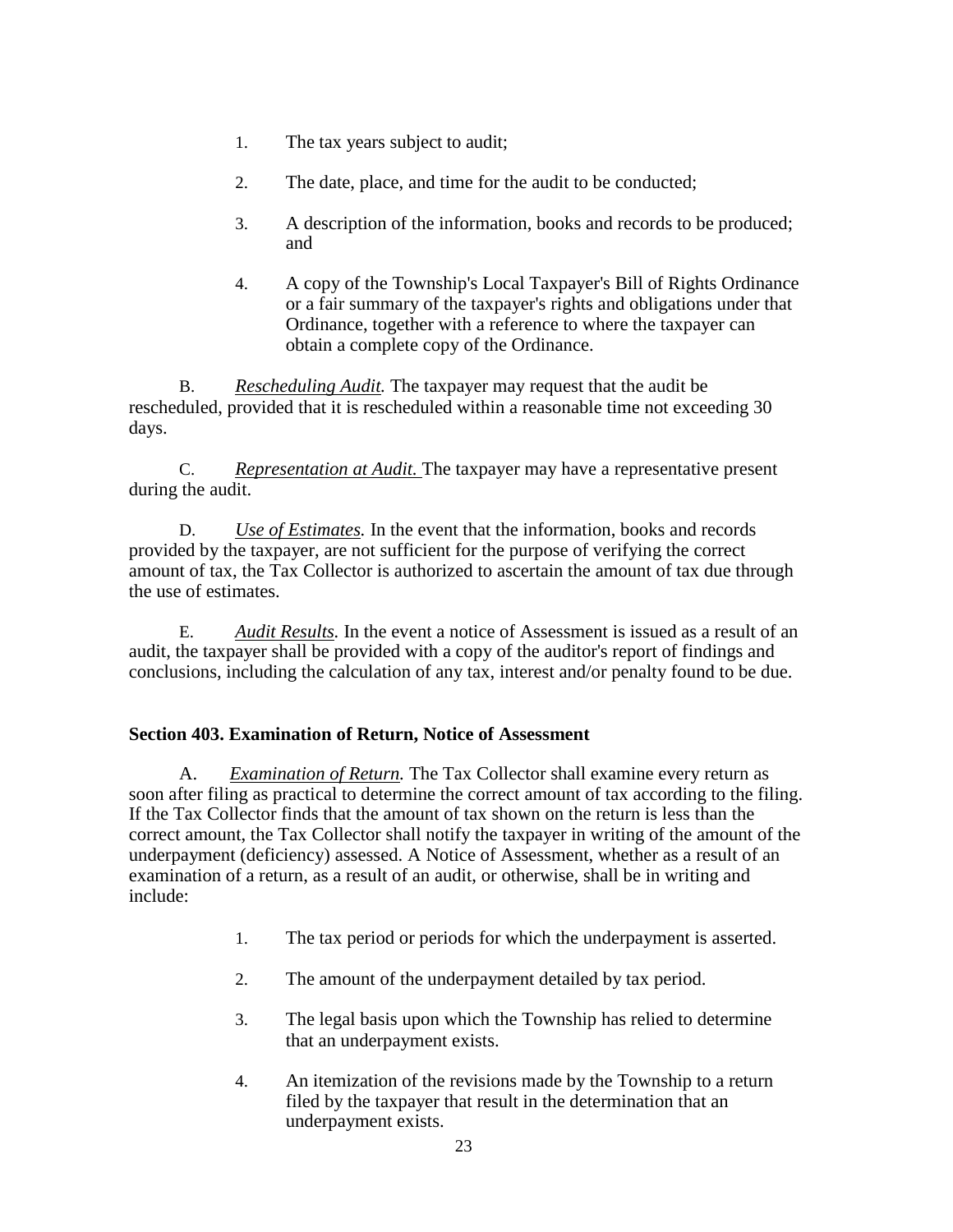5. A copy of the Township's Local Taxpayer's Bill of Rights Ordinance or a fair summary of the taxpayer's rights and obligations under that Ordinance, together with a reference to where the taxpayer can obtain a complete copy of the Ordinance.

If the Tax Collector finds that the tax that has been paid by the taxpayer is more than the correct amount, the Tax Collector shall credit the overpayment against any taxes owed by the taxpayer to the Township and shall refund the difference to the taxpayer. Written notice of such action by the Tax Collector shall be provided to the taxpayer.

B. *No Return Filed.* If a taxpayer fails to file any return of tax required to be filed, the Tax Collector may estimate from any available information, the taxpayer's gross receipts and the tax due thereon, and notify the taxpayer in writing of the amount assessed against the taxpayer as a deficiency.

#### **Section 404. Petition for Reassessment**

Within 90 days of the date of a Notice of Assessment, the taxpayer may make a request for reassessment by completing and submitting a Petition for Administrative Appeal which will be forwarded for decision to an administrative hearing officer appointed by the Township. See Section 412 *(Taxpayer's Administrative Appeals).*

## **Section 405. Refund of Overpayments, Interest on Overpayments**

A**.** *Taxpayer Request for Refund of Overpayments.* Any taxpayer who has made an overpayment of tax to the Township may file a written request with the Tax Collector for a refund or credit. A request for refund shall be made within 3 years of the due date for filing the tax return (as extended), or one year after actual payment of the tax, whichever is later. If no return (or report) is required, the request shall be made within 3 years after the due date for payment of the tax or within one year after actual payment of the tax, whichever is later. A request for refund shall not be considered complete and filed unless and until all information necessary for the Township to determine the merits of the request have been received by the Township.

1. **Overpayment on tax return.** For purposes of this section, a tax return filed by the taxpayer with the Township showing an overpayment of tax shall be deemed to be a written request for a cash refund unless otherwise indicated on the tax return.

2**. Refund request not a petition for appeal.** A request for refund under this section shall not be considered a Petition for Administrative Appeal and shall not preclude a taxpayer from submitting a Petition for Administrative Appeal. See Section 412 *(Taxpayer's Administrative Appeals).*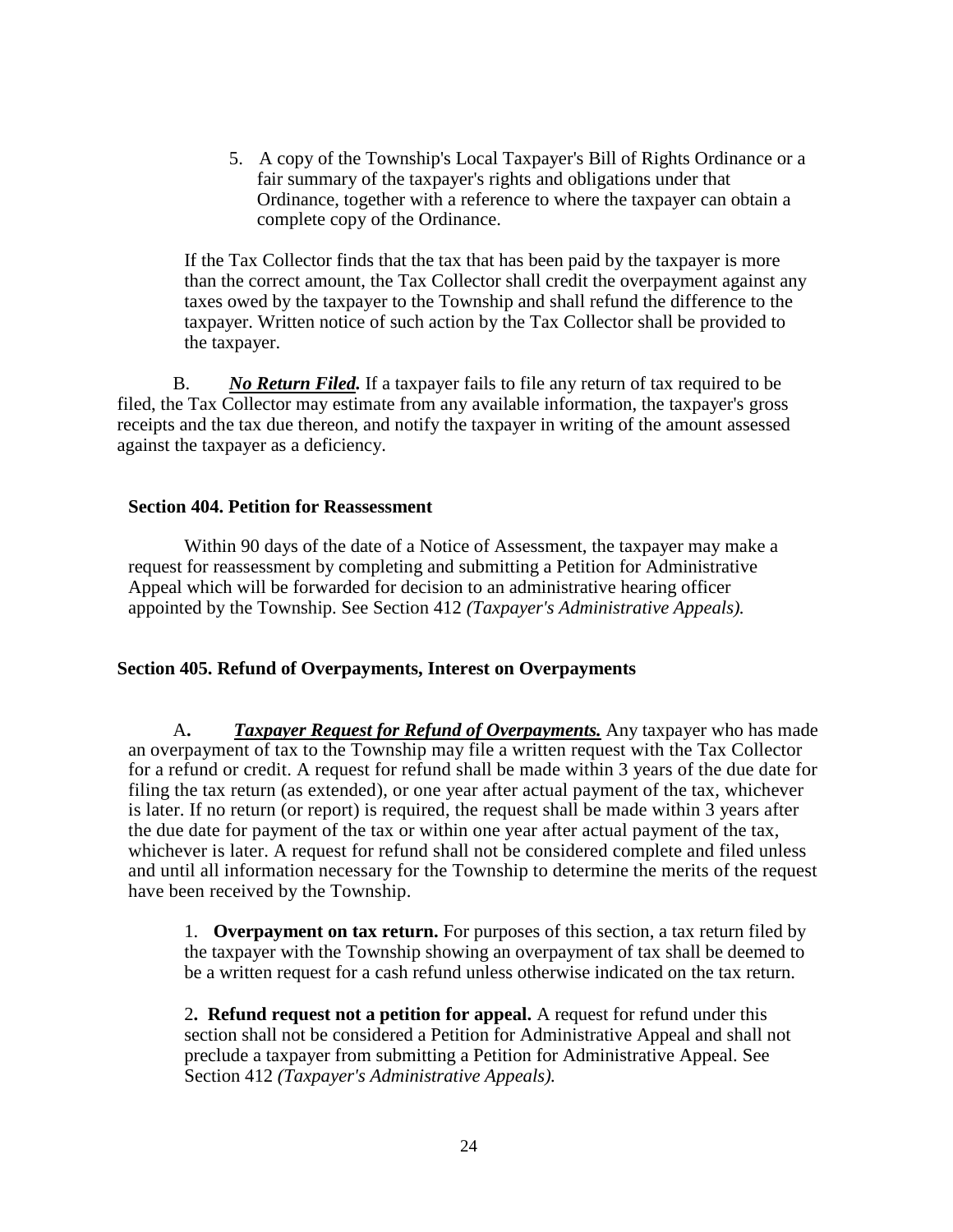3. **Refund after Notice of Assessment**. For amounts paid as a result of a notice asserting or informing a taxpayer of an underpayment, a written request for refund shall be filed with the Township within one year of the date of the payment.

B. **Interest on Overpayments***.* All overpayments of tax due to the Township shall bear simple interest from the date of the overpayment until the date of resolution. (See 53 *Pa. C.S. § 8426).*

- 1. *Rate of interest.* Interest on overpayments shall be allowed and paid at the same rate as the Commonwealth is required to pay pursuant to Section 806.1 of the Act of April 9, 1929 (P.L. 343, No.176), known as The Fiscal Code, or any successor statute governing such rate of interest.
- 2. *75 days before interest accrues.* No interest shall be allowed if an overpayment is refunded (or applied against any other tax, interest or penalty due the Township) within 75 days after the last date prescribed for filing the report of the tax liability or within 75 days after the date the return or report of the liability due is filed, whichever is later.
- 3. *No interest on Overpayments of Interest and Penalty.* Overpayments of interest or penalty shall not bear any interest.

C. *Acceptance of Refund Check.* The taxpayer's acceptance of the Township's refund check shall not prejudice any right of the taxpayer to claim any additional overpayment and interest thereon. Tender of a refund check by the Township shall be deemed to be acceptance of the check by the taxpayer.

# **Section 406. Abatement of Certain Interest and Penalty**

A**.** *Errors and Delays.* In the case of any underpayment, the Tax Collector may abate all or any part of interest for any period for the following:

- 1. My underpayment of tax finally determined to be due attributable in whole or in part to any error or delay by the Township in the performance of a ministerial act, provided, however, that no significant aspect of the error or delay is caused by the taxpayer after the Township has contacted the taxpayer in writing with respect to the underpayment of tax finally determined to be due or payable.
- 2. Any payment of a tax to the extent that any error or delay in the payment is attributable to an officer, employee or agent of the Township being erroneous or dilatory in performance of a ministerial act. The Tax Collector shall determine what constitutes timely performance of ministerial acts.

B. *Erroneous Written Advice by Township.* The Township shall abate any portion of any penalty or interest attributable to erroneous advice furnished to the taxpayer in writing by an officer, employee or agent of the Township, acting in his or her official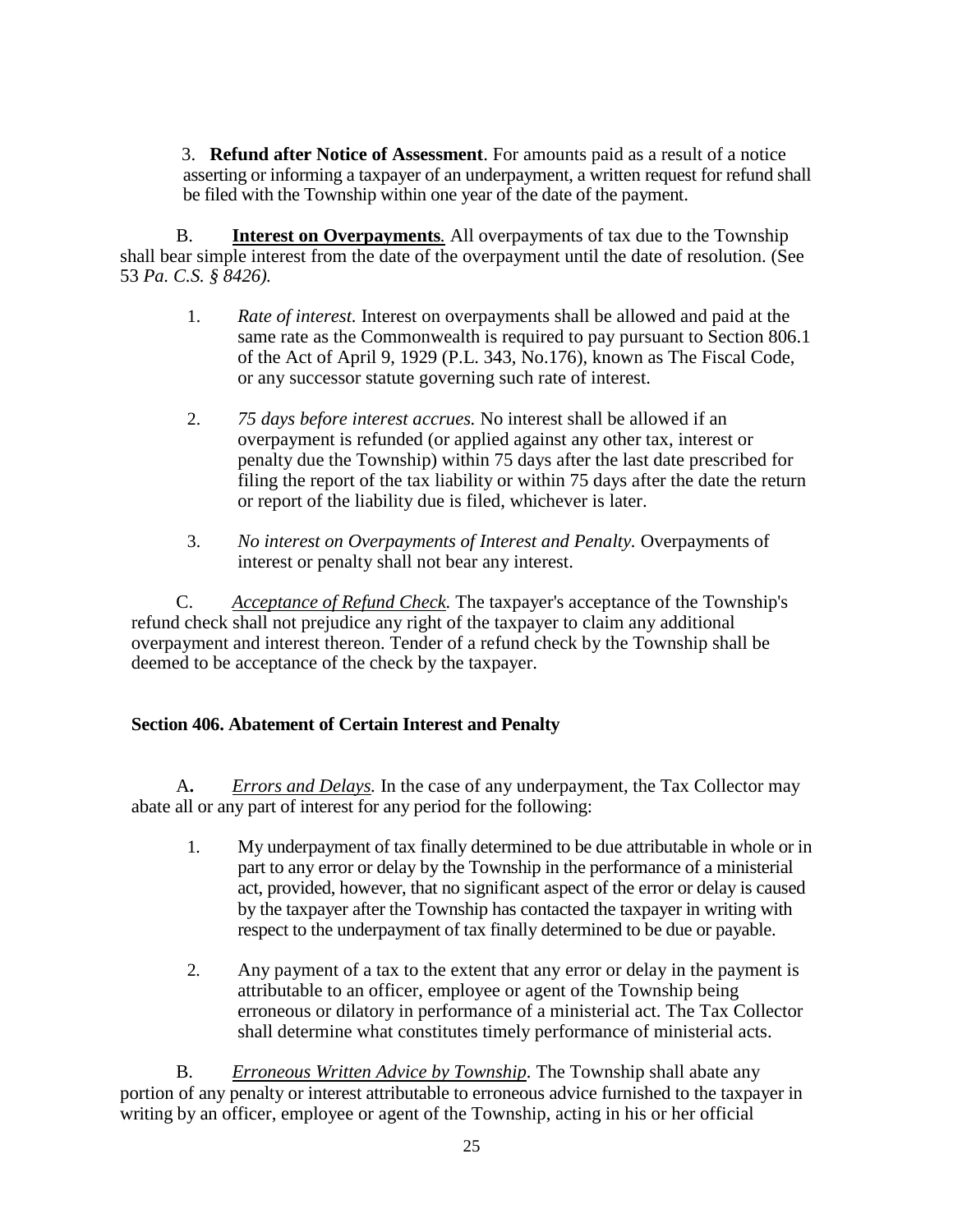capacity if the written advice was reasonably relied upon by the taxpayer and was in response to specific written request of the taxpayer; and the portion of the penalty or addition to tax or excess interest did not result from a failure by the taxpayer to provide adequate or accurate information.

#### **Section 407. Installment Agreements**

If, in the sole opinion of the Tax Collector, it will facilitate collection, the Township may enter into a written agreement with any taxpayer under which the taxpayer is allowed to satisfy liability for the tax in installment payments.

A. *Termination of Installment Agreement.* The Tax Collector may terminate any installment agreement if: (a) information provided to the Township prior to the date of the agreement was inaccurate or incomplete, or (b) the Tax Collector believes that collection of the tax under the agreement is in jeopardy.

B. *Alteration of Installment Agreement.* If the Tax Collector finds that the financial condition of the taxpayer has significantly changed, the Tax Collector may alter, modify or terminate the agreement, but only if: (a) notice of the Tax Collector's finding is provided to the taxpayer no later than 30 days prior to the date of such action; and (b) the notice contains the reasons why the Tax Collector believes a significant change has occurred.

C. *Breach of Installment Agreement.* The Tax Collector may alter, modify or terminate an installment agreement if the taxpayer fails to do any of the following:

1. Pay any installment at the time the installment is due under the agreement;

2. Pay any other tax liability at the time the liability is due;

3. Provide a financial condition update as requested by the Township.

D. *Prepayment Permitted.* Taxpayer may prepay, in whole or in part, any tax under any agreement with the Township.

## **Section 408. Payment Under Protest**

The Tax Collector is authorized to accept "payment under protest" of the amount of tax in order for the taxpayer to avoid liability for additional interest, penalties, and fines. Further, the Tax Collector may accept partial payment of any amount due without waiver of the Township's right to collect the balance due.

## **Section 409. Violations, Interest on Underpayment and Penalties**

Failure to comply with the provisions of the Tax Ordinance or these Regulations may result in sanctions, including: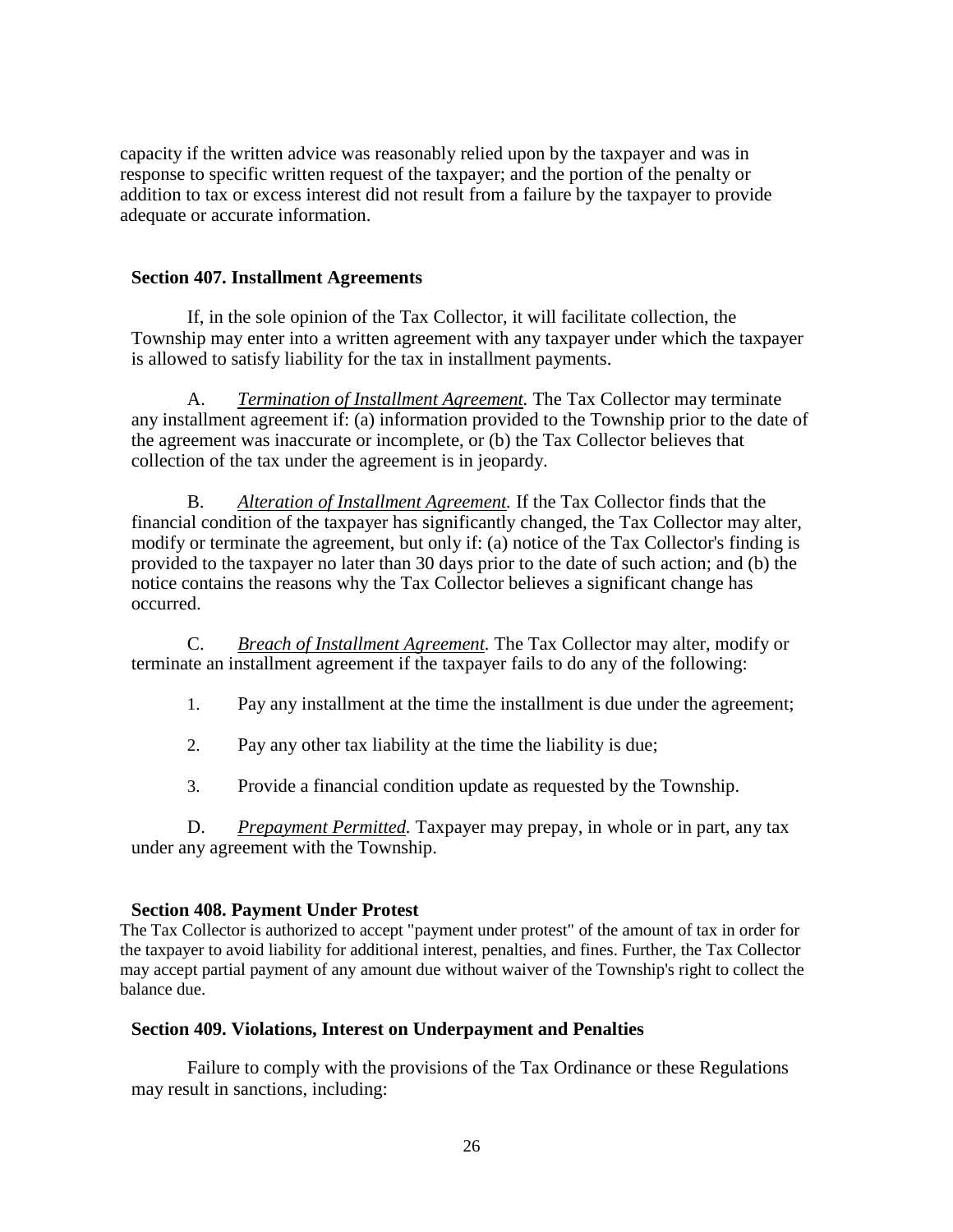A. *Interest on underpayment.* If any amount of tax imposed by the Tax Ordinance is not paid on or before the last date prescribed for payment, interest on such amount at the rate of I % per month, or fraction of a month, shall be payable for the period from such last date to the date such amount is paid.

B. *Penalty.* If any amount of tax imposed by the Tax Ordinance is not paid on or before the last date prescribed for payment, there shall be added to the tax for the taxable year an amount equal to 10% of the amount of the tax due.

C. *Fine.* Any taxpayer (including any officer, Agent, or employee thereof) who knowingly fails to obtain a license, fails to remit any tax due, fails to file complete and correct reports or returns when due, or makes a false or fraudulent return, may be subjected to a fine of \$600.00 and costs of enforcement for each offense, and, in default of payment of such fine and costs, to imprisonment for a term not exceeding thirty days.

#### **Section 410. Confidential Nature of Tax Information**

Any information obtained by the Tax Collector or any official agent or employee of the Township as a result of any audit, return, report, investigation, hearing or verification required or authorized by the Tax Collector shall be confidential tax information.

#### **Section 411. Dishonored Checks**

If any check received in payment of taxes is returned unpaid by the bank, there shall be added to the tax due the sum charged for dishonored checks established by the Township.

#### **Section 412. Taxpayer's Administrative Appeals**

In order to appeal any Assessment, determination or denial of refund of tax, the taxpayer must file a Petition for Administrative Appeal with the York Area Tax Bureau. All Petitions shall be mailed or delivered to: York Area Tax Bureau, 1415 North Duke Street, York, PA 17404.

A. *Petitions for Administrative Appeal.* Petitions shall be in writing on a form provided by the York Area Tax Bureau. A petition is timely filed if the envelope transmitting the petition is postmarked by the United States Postal Service on or before the final day on which the petition is required to be filed. If hand delivered, a Petition will be deemed to be filed on the date received at the address shown above.

B. *Contents of Petition for Administrative Appeal.* Petitions shall: (1) state the name, address and telephone number of the taxpayer and taxpayer's authorized representative (if any), (2) identify the tax and tax period(s) to which the Petition pertains, (3) state the amount of tax appealed and the legal basis for the appeal (i.e., state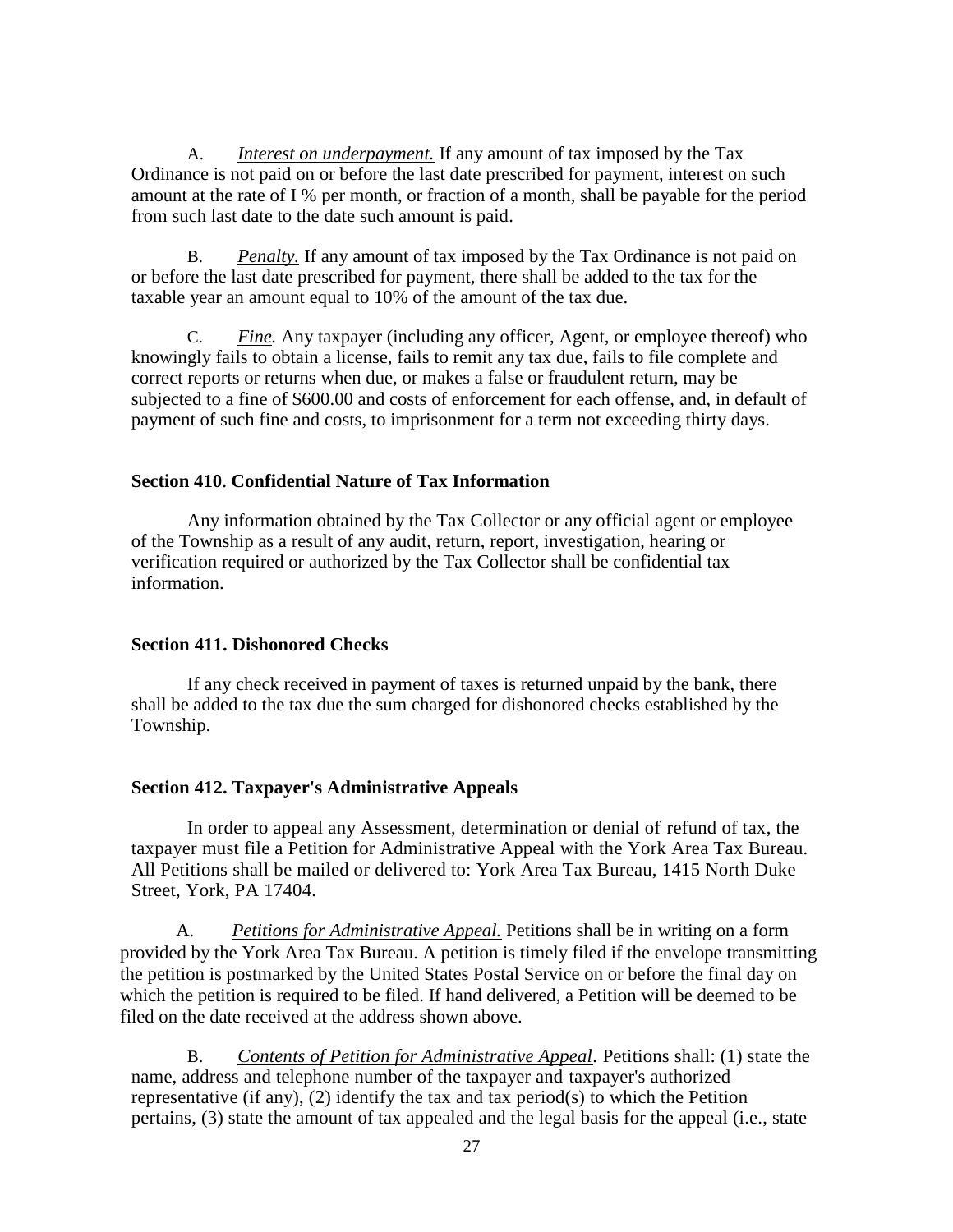how or why the Assessment is incorrect; or why a refund request should have been granted), (4) provide copies of all supporting documentation and calculations, (5) state whether a hearing is requested, and (6) certify under penalty of perjury that the facts in the Petition are true and correct and that the Petition is not filed for purposes of delay.

## C. *Deadlines for Filing Petition for Administrative Appeal.*

I. Refund Petitions shall be filed within 3 years after the due date for filing the report as extended, or one year after actual payment of an eligible tax, whichever is later. If no report is required, the petition shall be filed within 3 years after the due date for payment of the tax or within one year after actual payment, whichever is later.

2. Petitions for Reassessment of tax shall be filed within 90 days of the date of the Assessment notice.

D. *Administrative Appeals Process and Procedure.* Upon receipt of a timely filed Petition for Administrative Appeal, the Tax Collector will: (a) promptly schedule a hearing if a hearing has been requested by the taxpayer (if a hearing is not requested, the Petition will be determined on the record before the hearing officer), (b) provide the taxpayer with a Notice of Hearing (setting forth the time, date, and location of the hearing), and (c) forward the taxpayer's petition to an administrative hearing officer appointed by the Township. Unless the date of the hearing is agreed upon by all parties, the Tax Collector shall give at least 7 days written notice of the hearing to all parties.

1. Hearings. Hearings will be held at the Township Municipal Building, unless otherwise directed by the hearing officer. Hearings will be informal in nature and technical rules of evidence will not be applicable.

(a) Representation. Taxpayers may appear before the administrative hearing officer with or without benefit of representation. Any person seeking to represent a taxpayer at the hearing must first be so authorized by the taxpayer in writing. A taxpayer's representative need not be a licensed professional, but should be familiar with the Tax Ordinance, these Regulations and the facts of the case.

(b) Presentation of Evidence. Evidence may be submitted and considered which possesses probative value commonly accepted by reasonably prudent persons in the conduct of their affairs. Unless waived by the parties, testimony shall be under oath or affirmation, administered by the hearing officer. Copies or photographs of all records and other exhibits shall be provided to all parties and to the hearing officer. Any party may have a recording or a transcript made of the hearing at the party's expense.

(c) Failure to Appear. The hearing may proceed in the absence of any party who fails to appear, after notice, but the hearing officer's decision shall not be based solely upon the failure of a party to appear.